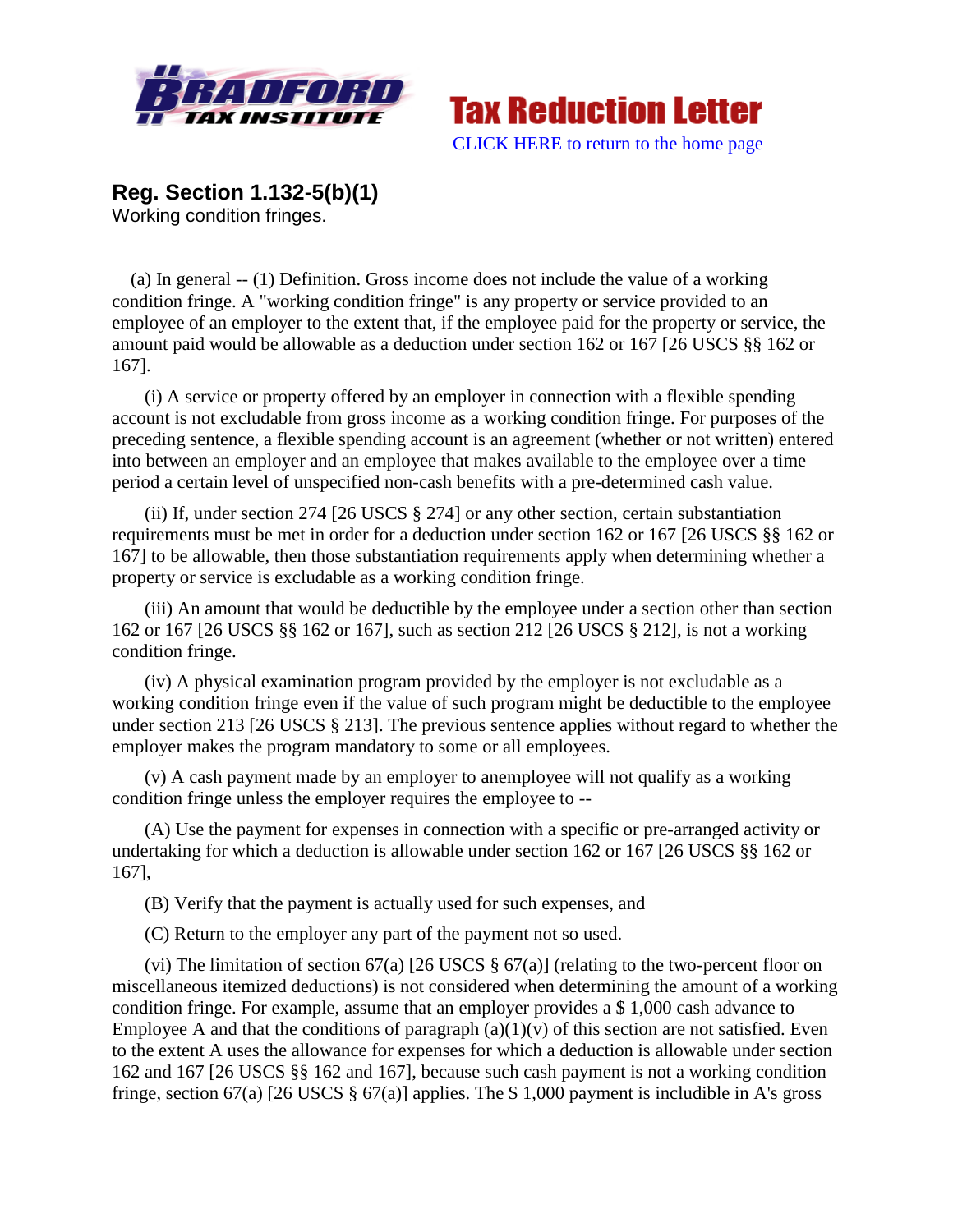income and subject to income and employment tax withholding. If, however, the conditions of paragraph  $(a)(1)(v)$  of this section are satisfied with respect to the payment, then the amount of A's working condition fringe is determined without regard to section 67(a) [26 USCS  $\S$  67(a)]. The \$ 1,000 payment is excludible from A's gross income and not subject to income and employment tax reporting and withholding.

(2) Trade or business of the employee -- (i) General. If the hypothetical payment for a property or service would be allowable as a deduction with respect to a trade or business of an employee other than the employee's trade or business of being an employee of the employer, it cannot be taken into account for purposes of determining the amount, if any, of the working condition fringe.

(ii) Examples. The rule of paragraph  $(a)(2)(i)$  of this section may be illustrated by the following examples:

Example (1). Assume that, unrelated to company X's trade or business and unrelated to employee A's trade or business of being an employee of company X, A is a member of the board of directors of company Y. Assume further that company X provides A with air transportation to a company Y board of director's meeting. A may not exclude from gross income the value of the air transportation to the meeting as a working condition fringe. A may, however, deduct such amount under section 162 [26 USCS § 162] if the section 162 [26 USCS § 162] requirements are satisfied. The result would be the same whether the air transportation was provided in the form of a flight on a commercial airline or a seat on a company X airplane.

Example (2). Assume the same facts as in example (1) except that A serves on the board of directors of company Z and company Z regularly purchases a significant amount of goods and services from company X. Because of the relationship between Company Z and A's employer, A's membership on Company Z's board of directors is related to A's trade or business of being an employee of Company X. Thus, A may exclude from gross income the value of air transportation to board meetings as a working condition fringe.

Example (3). Assume the same facts as in example (1) except that A serves on the board of directors of a charitable organization. Assume further that the service by A on the charity's board is substantially related to company X's trade or business. In this case, A may exclude from gross income the value of air transportation to board meetings as a working condition fringe.

Example (4). Assume the same facts as in example (3) except that company X also provides A with the use of a company X conference room which A uses for monthly meetings relating to the charitable organization. Also assume that A uses company X's copy machine and word processor each month in connection with functions of the charitable organization. Because of the substantial business benefit that company X derives from A's service on the board of the charity, A may exclude as a working condition fringe the value of the use of company X property in connection with the charitable organization.

(b) Vehicle allocation rules -- (1) In general -- (i) General rule. In general, with respect to an employer-provided vehicle, the amount excludable as a working condition fringe is the amount that would be allowable as a deduction under section 162 or 167 [26 USCS §§ 162 or 167] if the employee paid for the availability of the vehicle. For example, assume that the value of the availability of an employer-provided vehicle for a full year is \$ 2,000, without regard to any working condition fringe (i.e., assuming all personal use). Assume Further that the employee drives the vehicle 6,000 miles for his employer's business and 2,000 miles for reasons other than the employer's business. In this situation, the value of the working condition fringe is \$ 2,000 multiplied by a fraction, the numerator of which is the business-use mileage (6,000 miles) and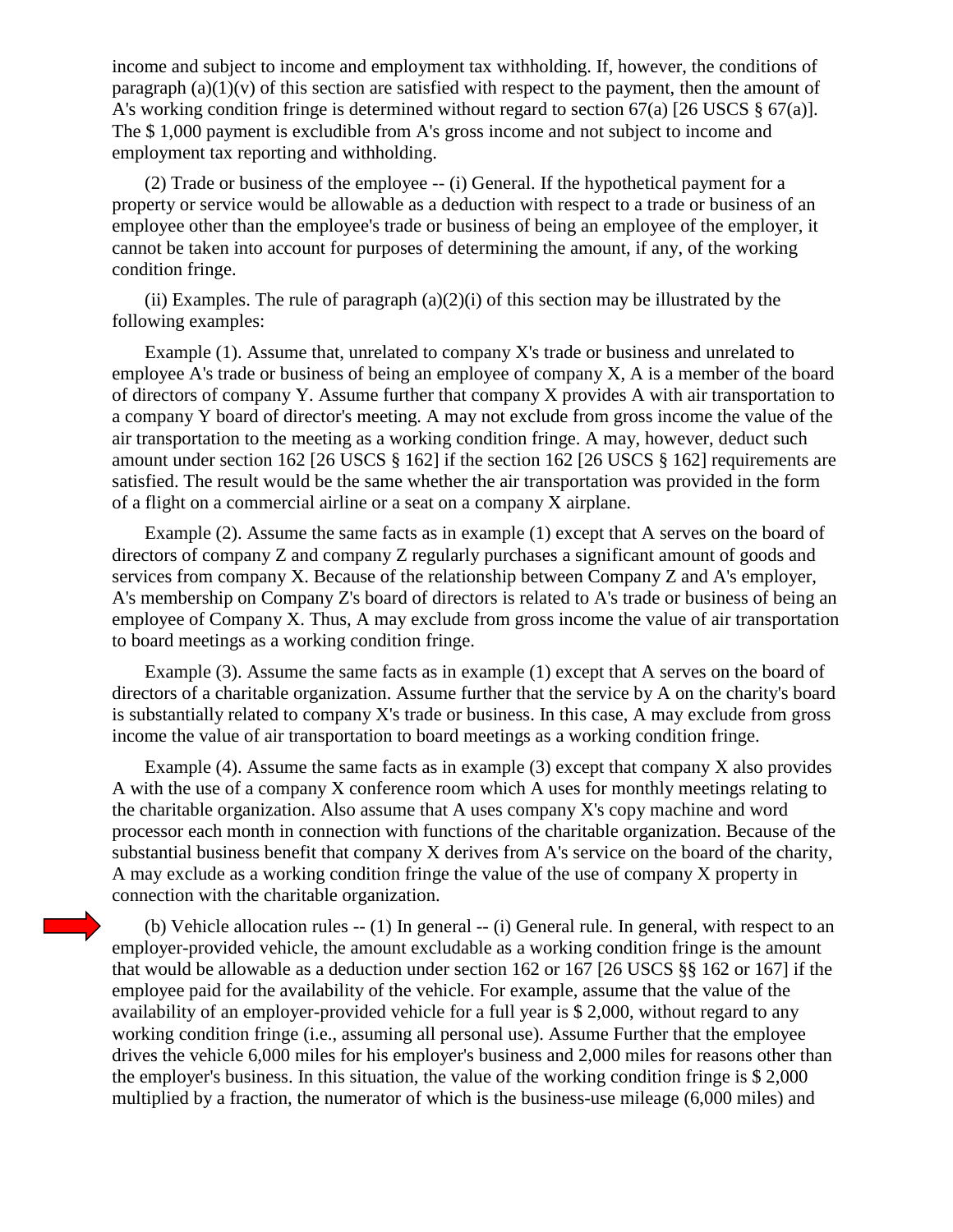the denominator of which is the total mileage (8,000 miles). Thus, the value of the working condition fringe is \$ 1,500. The total amount includible in the employee's gross income on account of the availability of the vehicle is \$ 500 (\$ 2,000 - \$ 1,500). For purposes of this section, the term "vehicle" has the meaning given the term in  $\S 1.61-21(e)(2)$ . Generally, when determining the amount of an employee's working condition fringe, miles accumulated on the vehicle by all employees of the employer during the period in which the vehicle is available to the employee are considered. For example, assume that during the year in which the vehicle is available to the employee in the above example, other employees accumulate 2,000 additional miles on the vehicle (while the employee is not in the automobile). In this case, the value of the working condition fringe is \$ 2,000 multiplied by a fraction, the numerator of which is the business-use mileage by the employee (including all mileage (business and personal) accumulated by other employees) (8,000 miles) and the denominator of which is the total mileage (including all mileage accumulated by other employees) (10,000 miles). Thus, the value of the working condition fringe is \$ 1,600; the total amount includible in the employee's gross income on account of the availability of the vehicle is \$ 400 (\$ 2,000 - \$ 1,600). If, however, substantially all of the use of the automobile by other employees in the employer's business is limited to a certain period, such as the last three months of the year, the miles driven by the other employees during that period would not be considered when determining the employee's working condition fringe exclusion. Similarly, miles driven by other employees are not considered if the pattern of use of the employer-provided automobiles is designed to reduce Federal taxes. For example, assume that an employer provides employees A and B each with the availability of an employer-provided automobile and that A uses the automobile assigned to him 80 percent for the employer's business and that B uses the automobile assigned to him 30 percent for the employer's business. If A and B alternate the use of their assigned automobiles each week in such a way as to achieve a reduction in federal taxes, then the employer may count only miles placed on the automobile by the employee to whom the automobile is assigned when determining each employee's working condition fringe.

(ii) Use by an individual other than the employee. For purposes of this section, if the availability of a vehicle to an individual would be taxed to an employee, use of the vehicle by the individual is included in references to use by the employee.

(iii) Provision of an expensive vehicle for personal use. If an employer provides an employee with a vehicle that an employee may use in part for personal purposes, there is no working condition fringe exclusion with respect to the personal miles driven by the employee; if the employee paid for the availability of the vehicle, he would not be entitled to deduct under section 162 or 167 [26 USCS §§ 162 or 167] any part of the payment attributable to personal miles. The amount of the inclusion is not affected by the fact that the employee would have chosen the availability of a less expensive vehicle. Moreover, the result is the same even though the decision to provide an expensive rather than an inexpensive vehicle is made by the employer for bona fide noncompensatory business reasons.

(iv) Total value inclusion. In lieu of excluding the value of a working condition fringe with respect of an automobile, an employer using the automobile lease valuation rule of § 1.61-21(d) may include in an employee's gross income the entire Annual Lease Value of the automobile. Any deduction allowable to the employee under section 162 or 167 [26 USCS §§ 162 or 167] with respect to the automobile may be taken on the employee's income tax return. The total inclusion rule of this paragraph  $(b)(1)(iv)$  is not available if the employer is valuing the use or availability of a vehicle under general valuation principles or a special valuation rule other than the automobile lease valuation rule. See section §§ 1.162-25 and 1.162-25T for rules relating to the employee's deduction.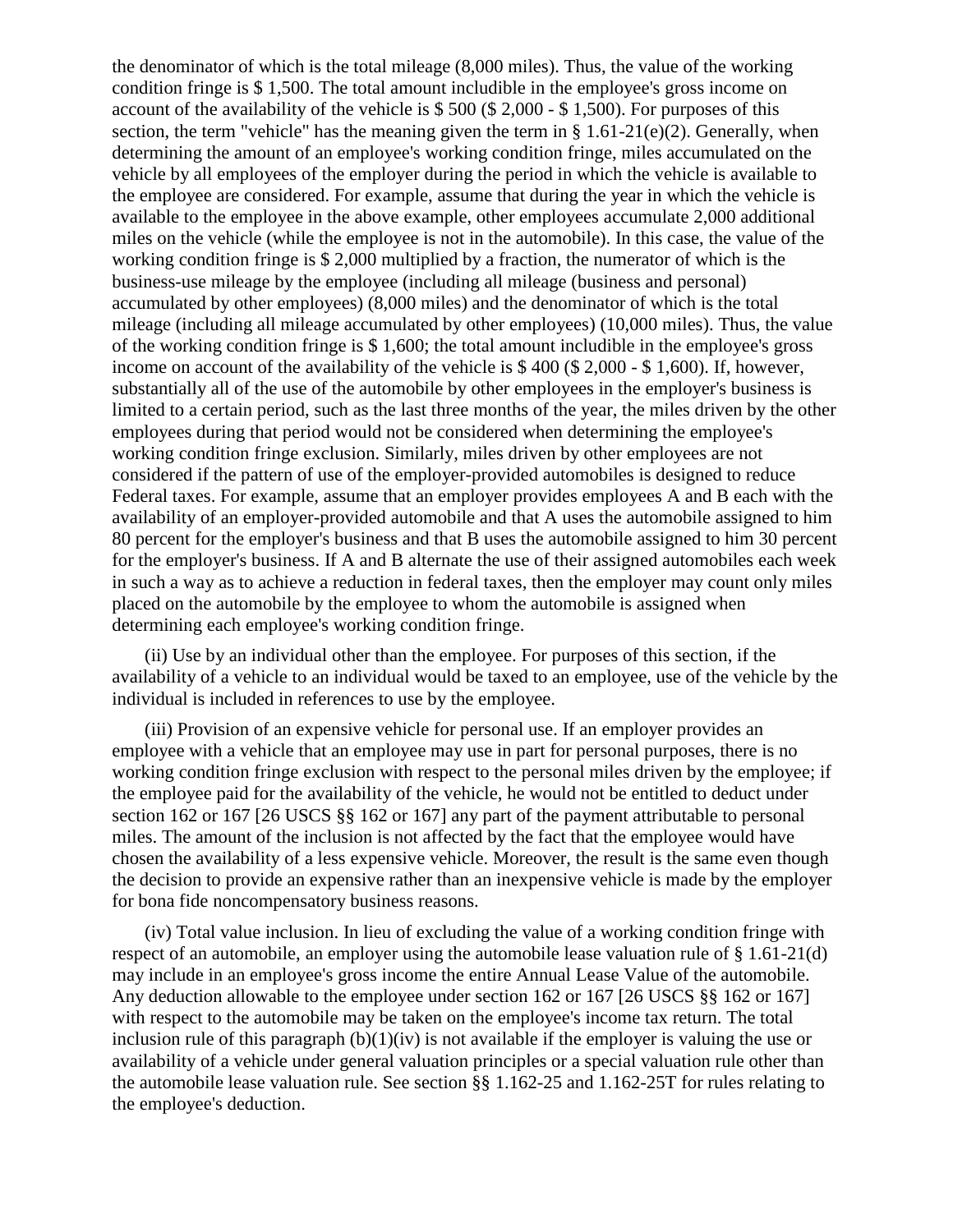(v) Shared usage. In calculating the working condition fringe benefit exclusion with respect to a vehicle provided for use by more than one employee, an employer shall compute the working condition fringe in a manner consistent with the allocation of the value of the vehicle under section  $1.61-21(c)(2)(ii)(B)$ .

(2) Use of different employer-provided vehicles. The working condition fringe exclusion must be applied on a vehicle-by-vehicle basis. For example, assume that automobile Y is available to employee D for 3 days in January and for 5 days in March, and automobile Z is available to D for a week in July. Assume further that the Daily Lease Value, as defined in § 1.61-21(d)(4)(ii), of each automobile is \$50. For the eight days of availability of Y in January and March, D uses Y 90 percent for business (by mileage). During July, D uses Z 60 percent for business (by mileage). The value of the working condition fringe is determined separately for each automobile. Therefore, the working condition fringe for Y is \$ 360 (\$ 400 X .90) leaving an income inclusion of \$ 40. The working condition fringe for Z is \$ 210 (\$ 350 X .60), leaving an income inclusion of \$ 140. If the value of the availability of an automobile is determined under the Annual Lease Value rule for one period and Daily Lease Value rule for a second period (see § 1.61-21(d)), the working condition fringe exclusion must be calculated separately for the two periods.

(3) Provision of a vehicle and chauffeur services -- (i) General rule. In general, with respect to the value of chauffeur services provided by an employer, the amount excludable as a working condition fringe is the amount that would be allowable as a deduction under section 162 and 167 [26 USCS §§ 162 and 167] if the employee paid for the chauffeur services. The working condition fringe with respect to a chauffeur is determined separately from the working condition fringe with respect to the vehicle. An employee may exclude from gross income the excess of the value of the chauffeur services over the value of the chauffeur services for personal purposes (such as commuting) as determined under  $\S 1.61-21(b)(5)$ . See  $\S 1.61-21(b)(5)$  for additional rules and examples concerning the valuation of chauffeur services. See § 1.132-5(m)(5) for rules relating to an exclusion from gross income for the value of bodyguard/chauffeur services. When determining whether miles placed on the vehicle are for the employer's business, miles placed on the vehicle by a chauffeur between the chauffeur's residence and the place at which the chauffeur picks up (or drops off) the employee are with respect to the employee (but not the chauffeur) considered to be miles placed on the vehicle for the employer's business and thus eligible for the working condition fringe exclusion. Thus, because miles placed on the vehicle by a chauffeur between the chauffeur's residence and the place at which the chauffeur picks up (or drops off) the employee are not considered business miles with respect to the chauffeur, the value of the availability of the vehicle for commuting is includible in the gross income of the chauffeur. For general and special rules concerning the valuation of the use of employer-provided vehicles, see paragraphs (b) through (f) of § 1.61-21.

(ii) Examples. The rules of paragraph  $(b)(3)(i)$  of this section are illustrated by the following examples:

Example (1). Assume that an employer makes available to an employee an automobile and a chauffeur. Assume further that the value of the chauffeur services determined in accordance with § 1.61-21 is \$ 30,000 and that the chauffeur spends 30 percent of each workday driving the employee for personal purposes. There may be excluded from the employee's income 70 percent of \$ 30,000, or \$ 21,000, leaving an income inclusion with respect to the chauffeur services of \$ 9,000.

Example (2). Assume that the value of the availability of an employer-provided vehicle for a year is \$ 4,850 and that the value of employer-provided chauffeur services with respect to the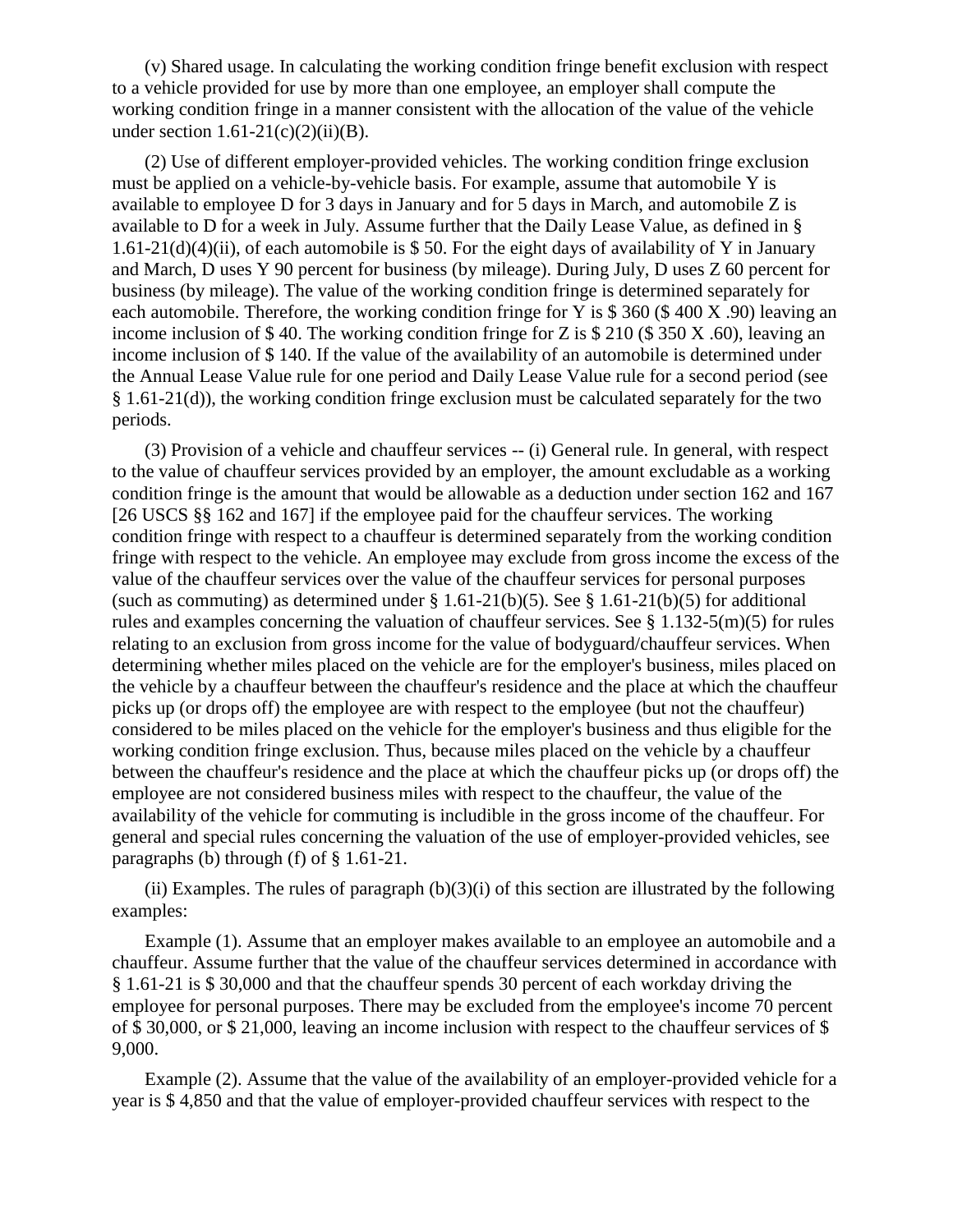vehicle for the year is \$ 20,000. Assume further that 40 percent of the miles placed on the vehicle are for the employer's business and that 60 percent are for other purposes. In addition, assume that the chauffeur spends 25 percent of each workday driving the employee for personal purposes (i.e., 2 hours). The value of the chauffeur services includible in the employee's income is 25 percent of \$ 20,000, or \$ 5,000. The excess of \$ 20,000 over \$ 5,000 or \$ 15,000 is excluded from the employee's income as a working condition fringe. The amount excludable as a working condition fringe with respect to the vehicle is 40 percent of \$ 4,850, or \$ 1,940 and the amount includible is \$ 4,850 - \$ 1,940, or \$ 2,910.

(c) Applicability of substantiation requirements of sections 162 and 274 (d) [26 USCS §§  $162$  and  $274(d)$ ] -- (1) In general. The value of property or services provided to an employee may not be excluded from the employee's gross income as a working condition fringe, by either the employer or the employee, unless the applicable substantiation requirements of either section 274(d) [26 USCS  $\S 274$ (d)] or section 162 [26 USCS  $\S 162$ ] (whichever is applicable) and the regulations thereunder are satisfied. The substantiation requirements of section 274(d) [26 USCS § 274(d)] apply to an employee even if the requirements of section 274 [26 USCS § 274] do not apply to the employee's employer for deduction purposes (such as when the employer is a taxexempt organization or a governmental unit).

(2) Section 274(d) [26 USCS § 274(d)] requirements. The substantiation requirements of section 274(d) [26 USCS § 274(d)] are satisfied by "adequate records or sufficient evidence corroborating the [employee's] own statement". Therefore, such records or evidence provided by the employee, and relied upon by the employer to the extent permitted by the regulations promulgated under section 274(d) [26 USCS § 274(d)], will be sufficient to substantiate a working condition fringe exclusion.

(d) Safe harbor substantiation rules -- (1) In general. Section 1.274-6T provides that the substantiation requirements of section 274(d) [26 USCS § 274(d)] and the regulations thereunder may be satisfied, in certain circumstances, by using one or more of the safe harbor rules prescribed in § 1.274-6T. If the employer uses one of the safe harbor rules prescribed in § 1.274- 6T during a period with respect to a vehicle (as defined in  $\S 1.61-21(e)(2)$ ), that rule must be used by the employer to substantiate a working condition fringe exclusion with respect to that vehicle during the period. An employer that is exempt from Federal income tax may still use one of the safe harbor rules (if the requirements of that section are otherwise met during a period) to substantiate a working condition fringe exclusion with respect to a vehicle during the period. If the employer uses one of the methods prescribed in § 1.274-6T during a period with respect to an employer-provided vehicle, that method may be used by an employee to substantiate a working condition fringe exclusion with respect to the same vehicle during the period, as long as the employee includes in gross income the amount allocated to the employee pursuant to § 1.274-6T and this section. (See  $\S 1.61-21(c)(2)$  for other rules concerning when an employee must include in income the amount determined by the employer.) If, however, the employer uses the safe harbor rule prescribed in § 1.274-6T(a) (2) or (3) and the employee without the employer's knowledge uses the vehicle for purposes other than de minimis personal use (in the case of the rule prescribed in § 1.274-6T(a)(2)), or for purposes other than de minimis personal use and commuting (in the case of the rule prescribed in § 1.274-6T(a)(3)), then the employees must include an additional amount in income for the unauthorized use of the vehicle.

(2) Period for use of safe harbor rules. The rules prescribed in this paragraph (d) assume that the safe harbor rules prescribed in § 1.274-6T are used for a one-year period. Accordingly, references to the value of the availability of a vehicle, amounts excluded as a working condition fringe, etc., are based on a one-year period. If the safe harbor rules prescribed in § 1.274-6T are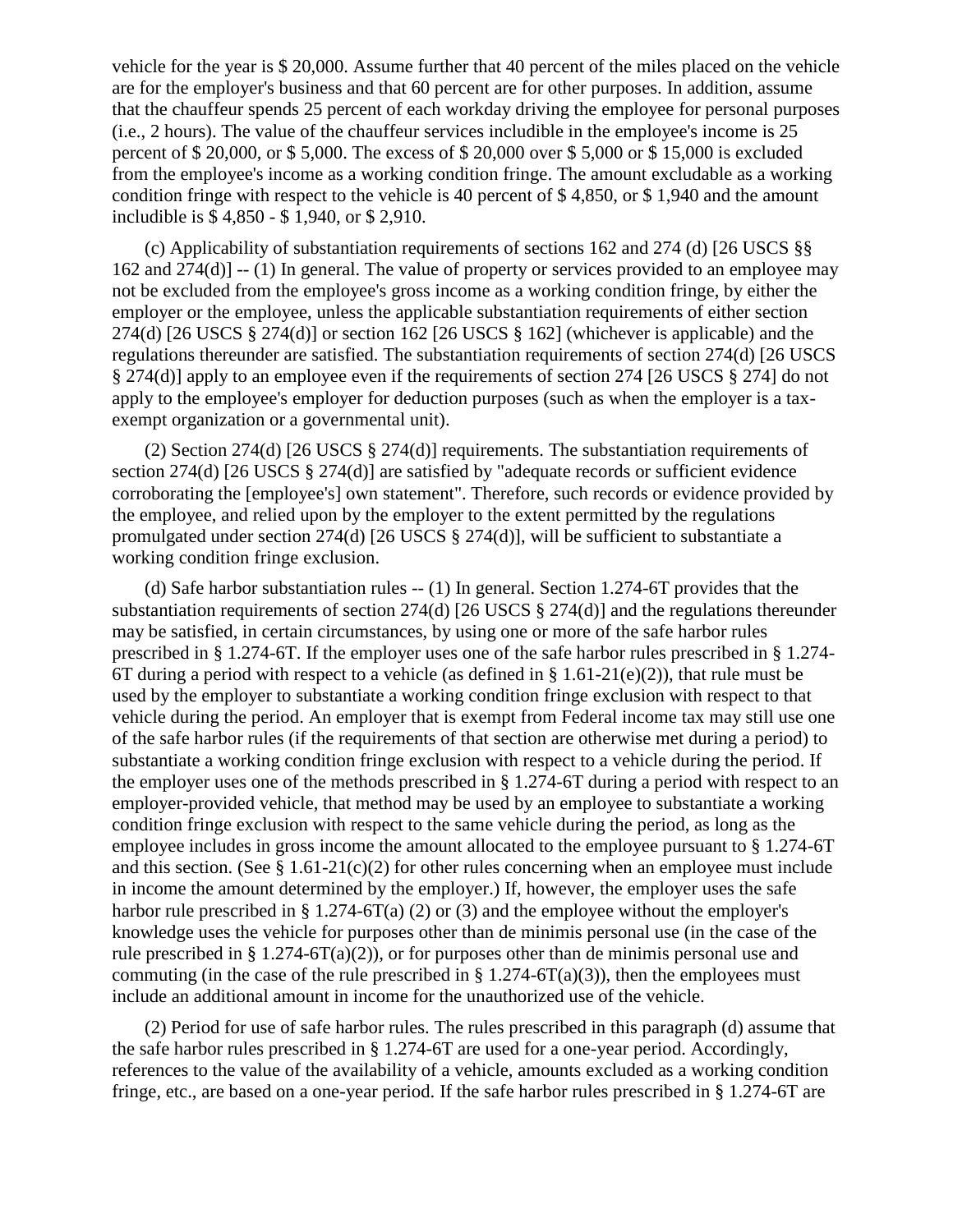used for a period of less than a year, the amounts referred to in the previous sentence must be adjusted accordingly. For purposes of this section, the term "personal use"has the same meaning as prescribed in  $\S$  1.274-6T (e)(5).

(e) Safe harbor substantiation rule for vehicles not used for personal purposes. For a vehicle described in § 1.274-6T(a)(2) (relating to certain vehicles not used for personal purposes), the working condition fringe exclusion is equal to the value of the availability of the vehicle if the employer uses the method prescribed in § 1.274-6T(a)(2).

(f) Safe harbor substantiation rule for vehicles not available to employees for personal use other than commuting. For a vehicle described in  $\S 1.274-6T(a)(3)$  (relating to certain vehicles not used for personal purposes other than commuting), the working condition fringe exclusion is equal to the value of the availability of the vehicle for purposes other than commuting if the employer uses the method prescribed in § 1.274-6T(a)(3). This rule applies only if the special rule for valuing commuting use, as prescribed in § 1.61-21(f), is used and the amount determined under the special rule is either included in the employee's income or reimbursed by the employee.

(g) Safe harbor substantiation rule for vehicles used in connection with the business of farming that are available to employees for personal use -- (1) In general. For a vehicle described in § 1.274-6T(b) (relating to certain vehicles used in connection with the business of farming), the working condition fringe exclusion is calculated by multiplying the value of the availability of the vehicle by 75 percent.

(2) Vehicles available to more than one individual. If the vehicle is available to more than one individual, the employer must allocate the gross income inclusion attributable to the vehicle (25 percent of the value of the availability of the vehicle) among the employees (and other individuals whose use would not be attributed to an employee) to whom the vehicle was available. This allocation must be done in a reasonable manner to reflect the personal use of the vehicle by the individuals. An amount that would be allocated to a sole proprietor reduces the amounts that may be allocated to employees but is otherwise to be disregarded for purposes of this paragraph (g). For purposes of this paragraph (g), the value of the availability of a vehicle may be calculated as if the vehicle were available to only one employee continuously and without regard to any working condition fringe exclusion.

(3) Examples. The following examples illustrate a reasonable allocation of gross income with respect to an employer-provided vehicle between two employees:

Example (1). Assume that two farm employees share the use of a vehicle that for a calendar year is regularly used directly in connection with the business of farming and qualifies for use of the rule in § 1.274-6T(b). Employee A uses the vehicle in the morning directly in connection with the business of farming and employee B uses the vehicle in the afternoon directly in connection with the business of farming. Assume further that employee B takes the vehicle home in the evenings and on weekends. The employer should allocate all the income attributable to the availability of the vehicle to employee B.

Example (2). Assume that for a calendar year, farm employees C and D share the use of a vehicle that is regularly used directly in connection with the business of farming and qualifies for use of the rule in § 1.2.4-6T(b). Assume further that the employees alternate taking the vehicle home in the evening and alternate the availability of the vehicle for personal purposes on weekends. The employer should allocate the income attributable to the availability of the vehicle for personal use (25 percent of the value of the availability of the vehicle) equally between the two employees.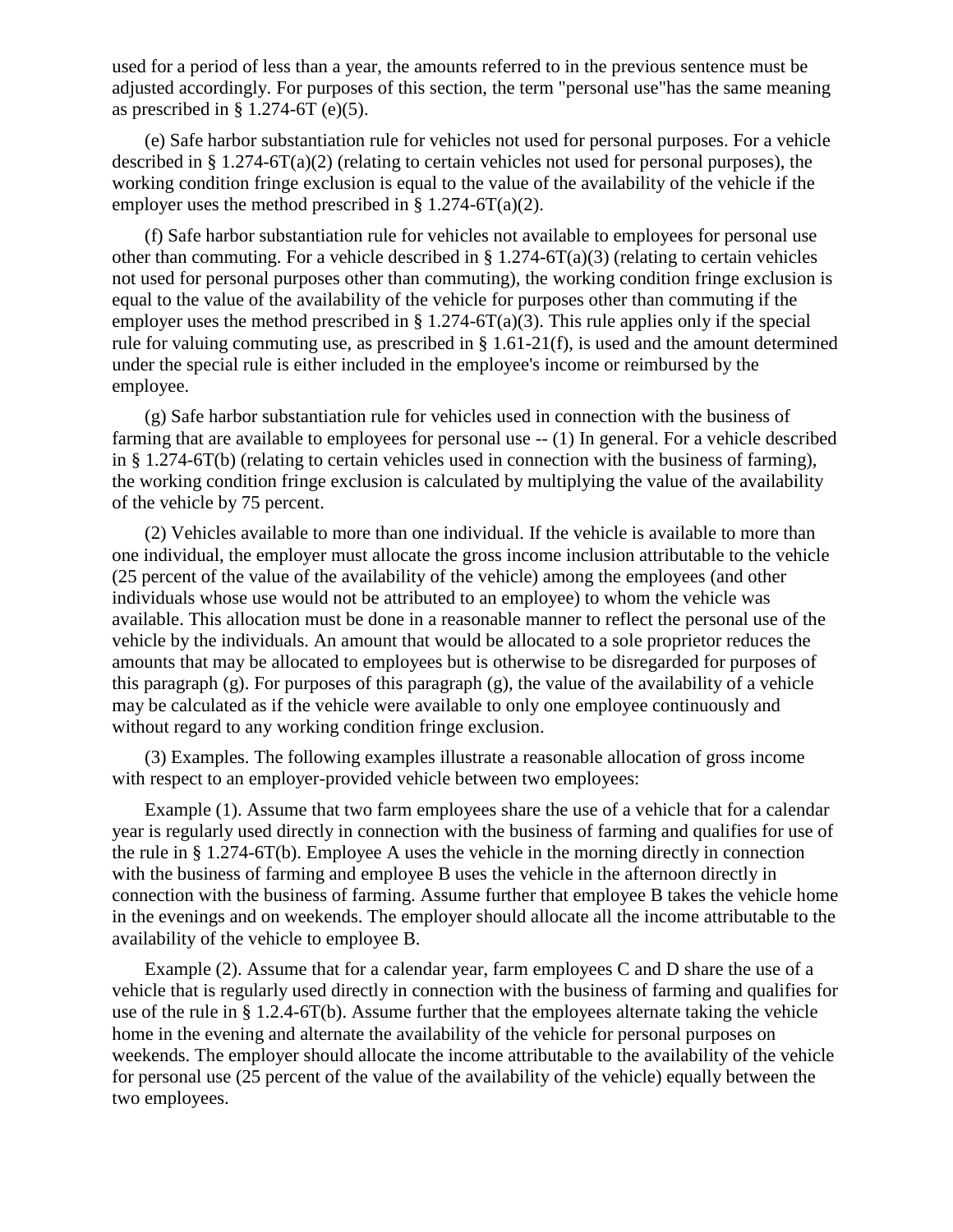Example (3). Assume the same facts as in example (2) except that C is the sole proprietor of the farm. Based on these facts, C should allocate the same amount of income to D as was allocated to D in example (2). No other income attributable to the availability of the vehicle for personal use should be allocated.

(h) Qualified nonpersonal use vehicles --(1) In general. Except as provided in paragraph (h)(2) of this section, 100 percent of the value of the use of a qualified nonpersonal use vehicle (as described in  $\S 1.274-5(k)$ ) is excluded from gross income as a working condition fringe, provided that, in the case of a vehicle described in § 1.274-5(k)(3) through (8), the use of the vehicle conforms to the requirements of paragraphs  $(k)(3)$  through  $(8)$ .

(2) Shared usage of qualified nonpersonal use vehicles. In general, a working condition fringe under this paragraph (h) is available to the driver and all passengers of a qualified nonpersonal use vehicle. However, a working condition fringe under this paragraph (h) is available only with respect to the driver and not with respect to any passengers of a qualified nonpersonal use vehicle described in §  $1.274-5(k)(2)(ii)(L)$  or (P).

## (i) [Reserved]

(j) Application of section 280F [26 USCS § 280F]. In determining the amount, if any, of an employee's working condition fringe, section 280F [26 USCS § 280F] and the regulations thereunder do not apply. For example, assume that an employee has available for a calendar year an employer-provided automobile with a fair market value of \$ 28,000. Assume further that the special rule provided in § 1.61-21(d) is used yielding an Annual Lease Value, as defined in § 1.61-21(d), of \$ 7,750, and that all of the employee's use of the automobile is for the employer's business. The employee would be entitled to exclude as a working condition fringe the entire Annual Lease Value, despite the fact that if the employee paid for the availability of the automobile, an income inclusion would be required under  $\S 1.280F-6(d)(1)$ . This paragraph (j) does not affect the applicability of section 280F [26 USCS § 280F] to the employer with respect to such employer-provided automobile, nor does it affect the applicability of section 274 [26 USCS § 274] to either the employer or the employee. For rules concerning substantiation of an employee's working condition fringe, see paragraph (c) of this section.

(k) Aircraft allocation rule. In general, with respect to a flight on an employer-provided aircraft, the amount excludable as a working condition fringe is the amount that would be allowable as a deduction under section 162 or 167 [26 USCS §§ 162 or 167] if the employee paid for the flight on the aircraft. For example, if employee P and P's spouse fly on P's employer's airplane primarily for business reasons of P's employer so that P could deduct the expenses relating to the trip to the extent of P's payments, the value of the flights is excludable from gross income as a working condition fringe. However, if P's children accompany P on the trip primarily for personal reasons, the value of the flights by P's children are includible in P's gross income. See § 1.61-21 (g) for special rules for valuing personal flights on employer-provided aircraft.

## (l) [Reserved]

(m) Employer-provided transportation for security concerns -- (1) In general. The amount of a working condition fringe exclusion with respect to employer-provided transportation is the amount that would be allowable as a deduction under section 162 or 167 [26 USCS §§ 162 or 167] if the employee paid for the transportation. Generally, if an employee pays for transportation taken for primarily personal purposes, the employee may not deduct any part of the amount paid. Thus, the employee may not generally exclude the value of employer-provided transportation as a working condition fringe if such transportation is primarily personal. If,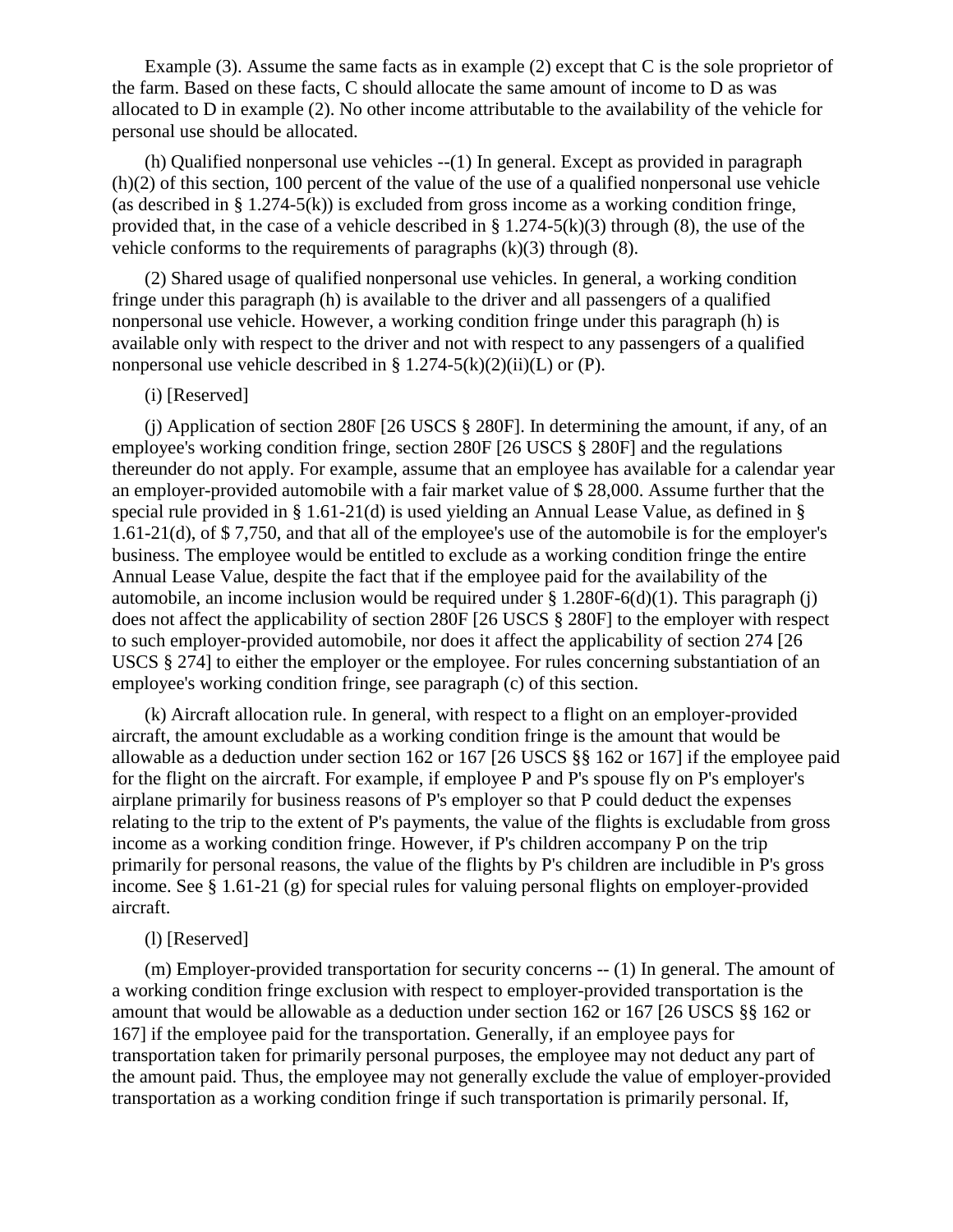however, for bona fide business-oriented security concerns, the employee purchases transportation that provides him or her with additional security, the employee may generally deduct the excess of the amount actually paid for the transportation over the amount the employee would have paid for the same mode of transportation absent the bona fide businessoriented security concerns. This is the case whether or not the employee would have taken the same mode of transportation absent the bona fide business-oriented security concerns. With respect to a vehicle, the phrase "the same mode of transportation" means use of the same vehicle without the additional security aspects, such as bulletproof glass. With respect to air transportation, the phrase "the same mode of transportation" means comparable air transportation. These same rules apply to the determination of an employee's working condition fringe exclusion. For example, if an employer provides an employee with a vehicle for commuting and, because of bona fide business-oriented security concerns, the vehicle is specially designed for security, then the employee may exclude from gross income the value of the special security design as a working condition fringe. The employee may not exclude the value of the commuting from income as a working condition fringe because commuting is a nondeductible personal expense. However, if an independent security study meeting the requirements of paragraph  $(m)(2)(v)$  of this section has been performed with respect to a government employee, the government employee may exclude the value of the personal use (other than commuting) of the employer-provided vehicle that the security study determines to be reasonable and necessary for local transportation. Similarly, if an employee travels on a personal trip in an employer-provided aircraft for bona fide business-oriented security concerns, the employee may exclude the excess, if any, of the value of the flight over the amount the employee would have paid for the same mode of transportation, but for the bona fide businessoriented security concerns. Because personal travel is a nondeductible expense, the employee may not exclude the total value of the trip as a working condition fringe.

(2) Demonstration of bona fide business-oriented security concerns -- (i) In general. For purposes of this paragraph (m), a bona fide business-oriented security concern exists only if the facts and circumstances establish a specific basis for concern regarding the safety of the employee. A generalized concern for an employee's safety is not a bona fide business-oriented security concern. Once a bona fide business-oriented security concern is determined to exist with respect to a particular employee, the employer must periodically evaluate the situation for purposes of determining whether the bona fide business-oriented security concern still exists. Example of factors indicating a specific basis for concern regarding the safety of an employee are --

(A) A threat of death or kidnapping of, or serious bodily harm to, the employee or a similarly situated employee because of either employee's status as an employee of the employer; or

(B) A recent history of violent terrorist activity (such as bombings) in the geographic area in which the transportation is provided, unless that activity is focused on a group of individuals which does not include the employee (or a similarly situated employee of an employer), or occurs to a significant degree only in a location within the geographic area where the employee does not travel.

(ii) Establishment of overall security program. Notwithstanding anything in paragraph  $(m)(2)(i)$  of this section to the contrary, no bona fide business-oriented security concern will be deemed to exist unless the employee's employer establishes to the satisfaction of the Commissioner that an overall security program has been provided with respect to the employee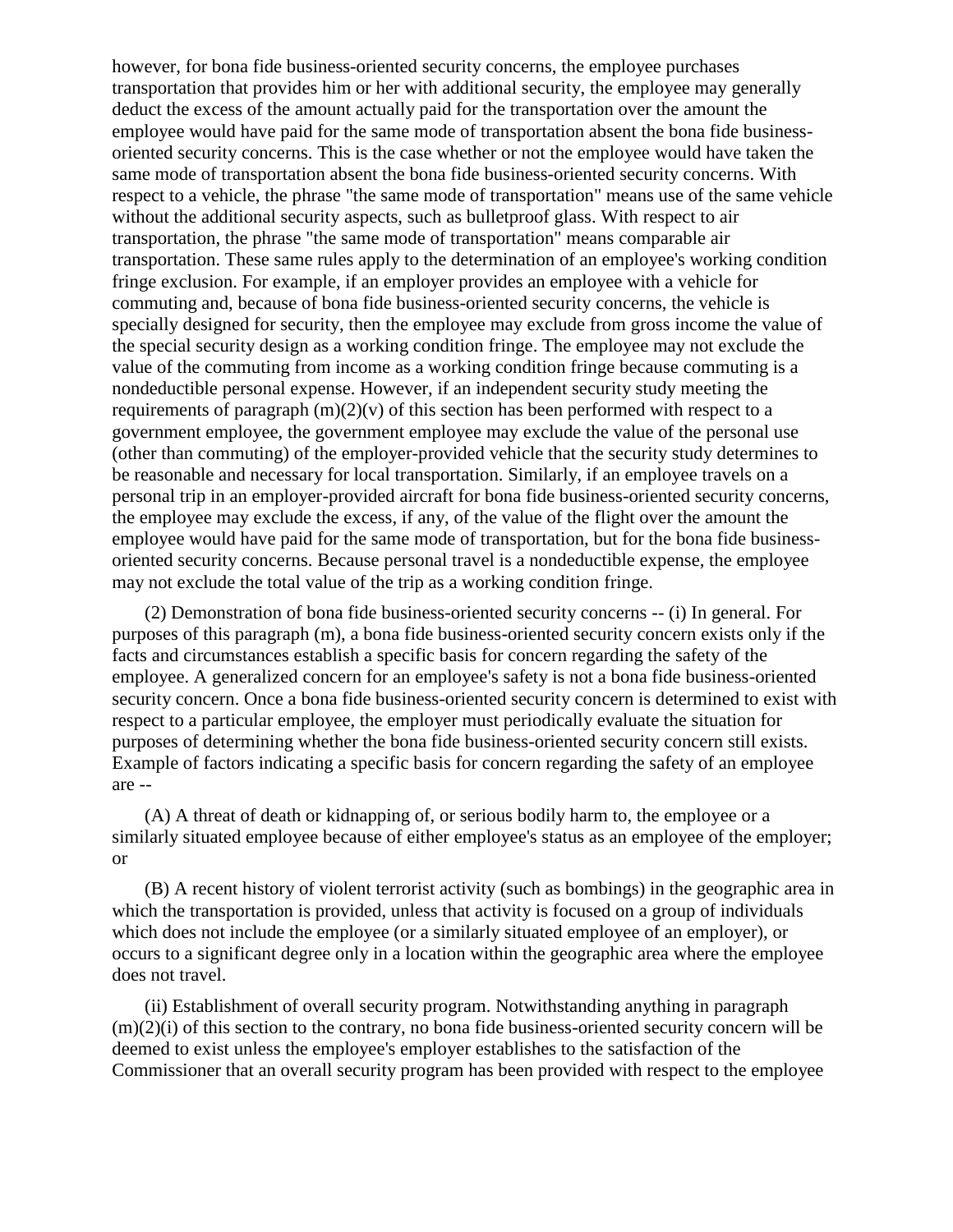involved. An overall security program is deemed to exist if the requirements of paragraph  $(m)(2)(iv)$  of this section are satisfied (relating to an independent security study).

(iii) Overall security program -- (A) Defined. An overall security program is one in which security is provided to protect the employee on a 24-hour basis. The employee must be protected while at the employee's residence, while commuting to and from the employee's workplace, and while at the employee's workplace. In addition, the employee must be protected while traveling both at home and away from home, whether for business or personal purposes. An overall security program must include the provision of a bodyguard/chauffeur who is trained in evasive driving techniques; an automobile specially equipped for security; guards, metal detectors, alarms, or similar methods of controlling access to the employee's workplace and residence; and, in appropriate cases, flights on the employer's aircraft for business and personal reasons.

(B) Application. There is no overall security program when, for example, security is provided at the employee's workplace but not at the employee's residence. In addition, the fact that an employer requires an employee to travel on the employer's aircraft, or in an employerprovided vehicle that contains special security features, does not alone constitute an overall security program. The preceding sentence applies regardless of the existence of a corporate or other resolution requiring the employee to travel in the employer's aircraft or vehicle for personal as well as business reasons.

(iv) Effect of an independent security study. An overall security program with respect to an employee is deemed to exist if the conditions of this paragraph  $(m)(2)(iv)$  are satisfied:

(A) A security study is performed with respect to the employer and the employee (or a similarly situated employee of the employer) by an independent security consultant;

(B) The security study is based on an objective assessment of all facts and circumstances;

(C) The recommendation of the security study is that an overall security program (as defined in paragraph  $(m)(2)(iii)$  of this section) is not necessary and the recommendation is reasonable under the circumstances; and

(D) The employer applies the specific security recommendations contained in the security study to the employee on a consistent basis.

 The value of transportation-related security provided pursuant to a security study that meets the requirements of this paragraph  $(m)(2)(iv)$  may be excluded from income if the security study conclusions are reasonable and, but for the bona fide business-oriented security concerns, the employee would not have had such security. No exclusion from income applies to security provided by the employer that is not recommended in the security study. Security study conclusions may be reasonable even if, for example, it is recommended that security be limited to certain geographic areas, as in the case in which air travel security is provided only in certain foreign countries.

(v) Independent security study with respect to government employees. For purposes of establishing the existence of an overall security program under paragraph  $(m)(2)(ii)$  of this section with respect to a particular government employee, a security study conducted by the government employer (including an agency or instrumentality thereof) will be treated as a security study pursuant to paragraph  $(m)(2)(iv)$  of this section if, in lieu of the conditions of paragraphs  $(m)(2)(iv)(A)$  through  $(D)$  of this section, the following conditions are satisfied:

(A) The security study is conducted by a person expressly designated by the government employer as having the responsibility and independent authority to determine both the need for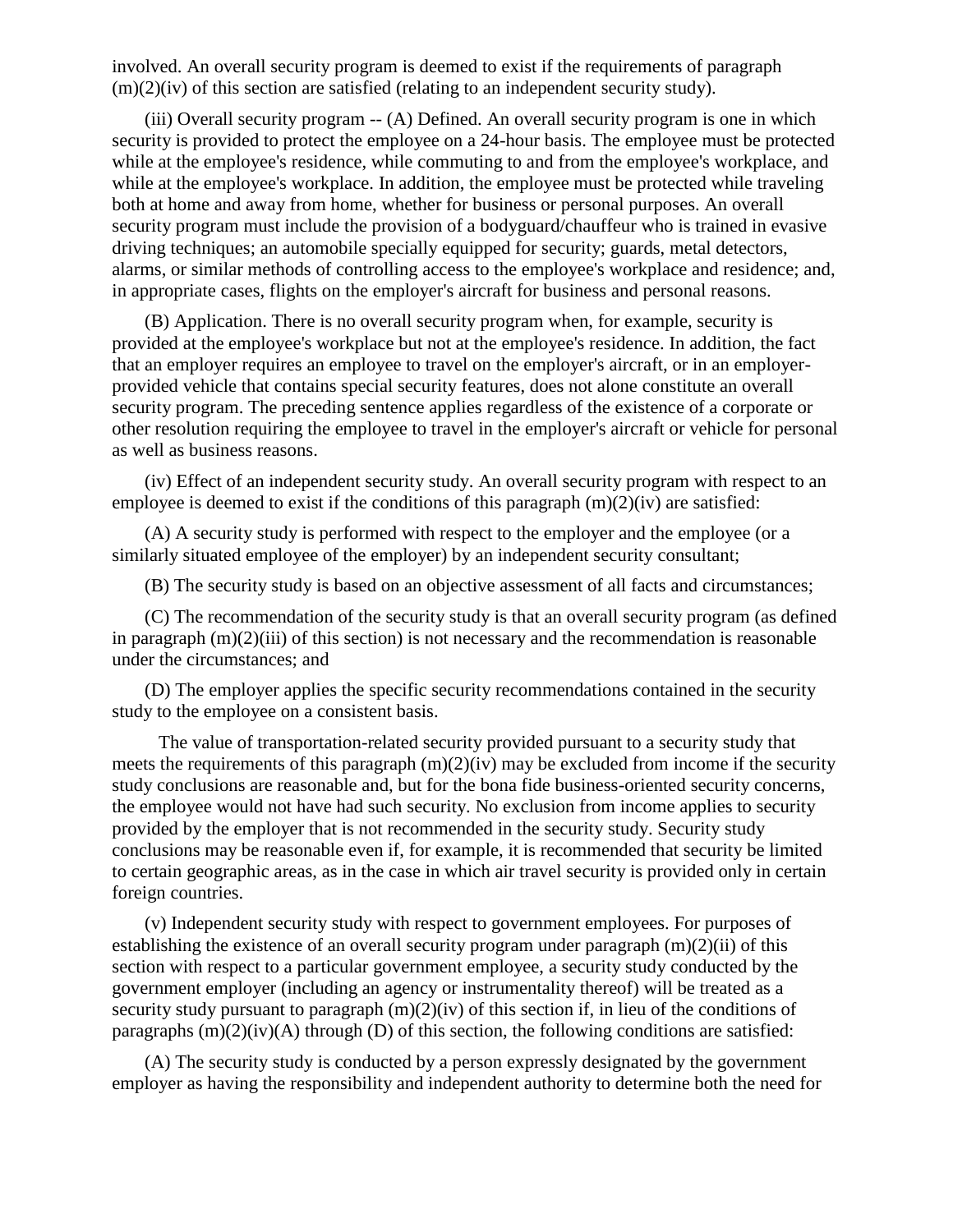employer-provided security and the appropriate protective services in response to that determination;

(B) The security study is conducted in accordance with written internal procedures that require an independent and objective assessment of the facts and circumstances, such as the nature of the threat to the employee, the appropriate security response to that threat, an estimate of the length of time protective services will be necessary, and the extent to which employerprovided transportation may be necessary during the period of protection;

(C) With respect to employer-provided transportation, the security study evaluates the extent to which personal use, including commuting, by the employee and the employee's spouse and dependents may be necessary during the period of protection and makes a recommendation as to what would be considered reasonable personal use during that period; and

(D) The employer applies the specific security recommendations contained in the study to the employee on a consistent basis.

(3) Application of security rules to spouses and dependents. (i) In general. If a bona fide business-oriented security concern exists with respect to an employee (because, for example, threats are made on the life of an employee), the bona fide business-oriented security concern is deemed to exist with respect to the employee's spouse and dependents to the extent provided in this paragraph (m)(3).

(ii) Certain transportation. If a working condition fringe exclusion is available under this paragraph (m) for transportation in a vehicle or aircraft provided for a bona fide businessoriented security concern with respect to an employee, the requirements of this paragraph (m) are deemed to be satisfied with respect to transportation in the same vehicle or aircraft provided at the same time to the employee's spouse and dependent children.

(iii) Other. Except as provided in paragraph  $(m)(3)(ii)$  of this section, a bona fide business oriented security concern is deemed to exist for the spouse and dependent children of the employer only if the requirements of paragraph  $(m)(2)$  (iii) or (iv) of this section are applied independently to such spouse and dependent children.

(iv) Spouses and dependents of government employees. The security rules of this paragraph (m)(3) apply to the spouse and dependents of a government employee. However, the value of local vehicle transportation provided to the government employee's spouse and dependents for personal purposes, other than commuting, during the period that a bona fide business-oriented security concern exists with respect to the government employee will not be included in the government employee's gross income if the personal use is determined to be reasonable and necessary by the security study described in paragraph  $(m)(2)(v)$  of this section.

(4) Working condition safe harbor for travel on employer-provided aircraft. Under the safe harbor rule of this paragraph (m)(4), if, for a bona fide business-oriented security concern, the employer requires that an employee travel on an employer-provided aircraft for a personal trip, the employer and the employee may exclude from the employee's gross income, as a working condition fringe, the excess value of the aircraft trip over the safe harbor airfare without having to show what method of transportation the employee would have flown but for the bona fide business-oriented security concern. For purposes of the safe harbor rule of this paragraph (m)(4), the value of the safe harbor airfare is determined under the non-commercial flight valuation rule of  $\S 1.61-21(g)$  (regardless of whether the employer or employee elects to use such valuation rule) by multiplying an aircraft multiple of 200-percent by the applicable cents-per-mile rates and the number of miles in the flight and then adding the applicable terminal charge. The value of the safe harbor airfare determined under this paragraph (m)(4) must be included in the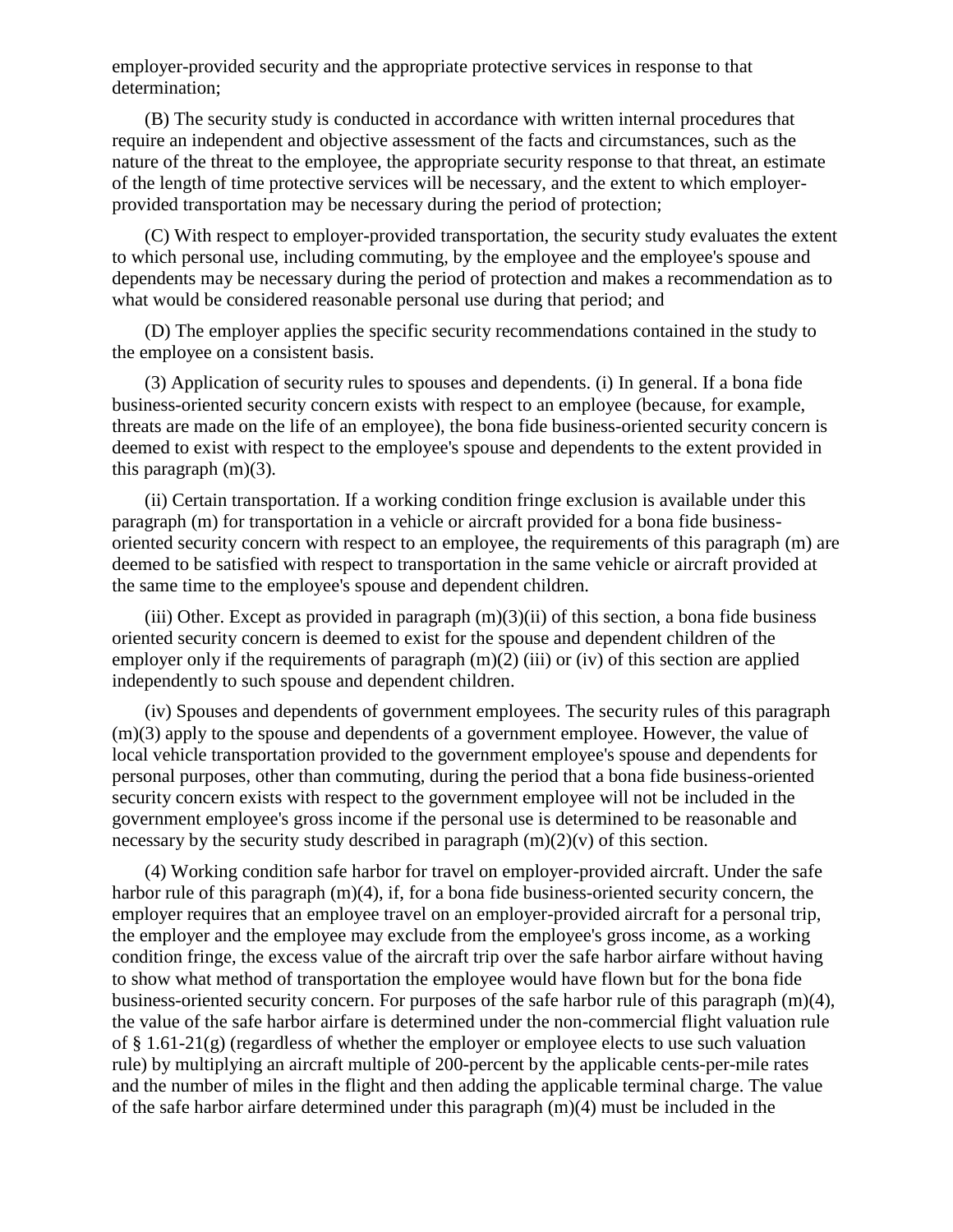employee's income (to the extent not reimbursed by the employee) regardless of whether the employee or the employer uses the special valuation rule of  $\S 1.61-21(g)$ . The excess of the value of the aircraft trip over this amount may be excluded from gross income as a working condition fringe. If, for a bona fide business-oriented security concern, the employer requires that an employee's spouse and dependents travel on an employer-provided aircraft for a personal trip, the special rule of this paragraph (m)(4) is available to exclude the excess value of the aircraft trips over the safe harbor airfares.

(5) Bodyguard/chauffeur provided for a bona fide business-oriented security concern. If an employer provides an employee with vehicle transportation and a bodyguard/chauffeur for a bona fide business-oriented security concern, and but for the bona fide business-oriented security concern the employee would not have had a bodyguard or a chauffeur, then the entire value of the services of the bodyguard/chauffeur is excludable from gross income as a working condition fringe. For purposes of this section, a bodyguard/chauffeur must be trained in evasive driving techniques. An individual who performs services as a driver for an employee is not a bodyguard/chauffeur if the individual is not trained in evasive driving techniques. Thus, no part of the value of the services of such an individual is excludable from gross income under this paragraph (m)(5). (See paragraph (b)(3) of this section for rules relating to the determination of the working condition fringe exclusion for chauffeur services.)

(6) Special valuation rule for government employees. If transportation is provided to a government employee for commuting during the period that a bona fide business-oriented security concern under  $\S 1.132-5(m)$  exists, the commuting use may be valued by reference to the values set forth in § 1.61-21(e)(1)(i) or (f)(3) (vehicle cents-per-mile or commuting valuation of \$ 1.50 per one-way commute, respectively) without regard to the additional requirements contained in § 1.61-21 (e) or (f) and is deemed to have met the requirements of § 1.61-21(c).

(7) Government employer and employee defined. For purposes of this paragraph (m), "government employer" includes any Federal, State, or local government unit, and any agency or instrumentality thereof. A "government employee" is any individual who is employed by the government employer.

(8) Examples. The provisions of this paragraph (m) may be illustrated by the following examples:

Example (1). Assume that in response to several death threats on the life of A, the president of X a multinational company, X establishes an overall security program for A, including an alarm system at A's home and guards at A's workplace, the use of a vehicle that is specially equipped with alarms, bulletproof glass, and armor plating, and a bodyguard/chauffeur. Assume further that A is driven for both personal and business reasons in the vehicle. Also, assume that but for the bona fide business-oriented security concerns, no part of the overall security program would have been provided to A. With respect to the transportation provided for security reasons, A may exclude as a working condition fringe the value of the special security features of the vehicle and the value attributable to the bodyguard/chauffeur. Thus, if the value of the specially equipped vehicle is \$ 40,000, and the value of the vehicle without the security features is \$ 25,000, A may determine A's inclusion in income attributable to the vehicle as if the vehicle were worth \$ 25,000. A must include in income the value of the availability of the vehicle for personal use.

Example (2). Assume that B is the chief executive officer of Y, a multinational corporation. Assume further that there have been kidnapping attempts and other terrorist activities in the foreign countries in which B performs services and that at least some of such activities have been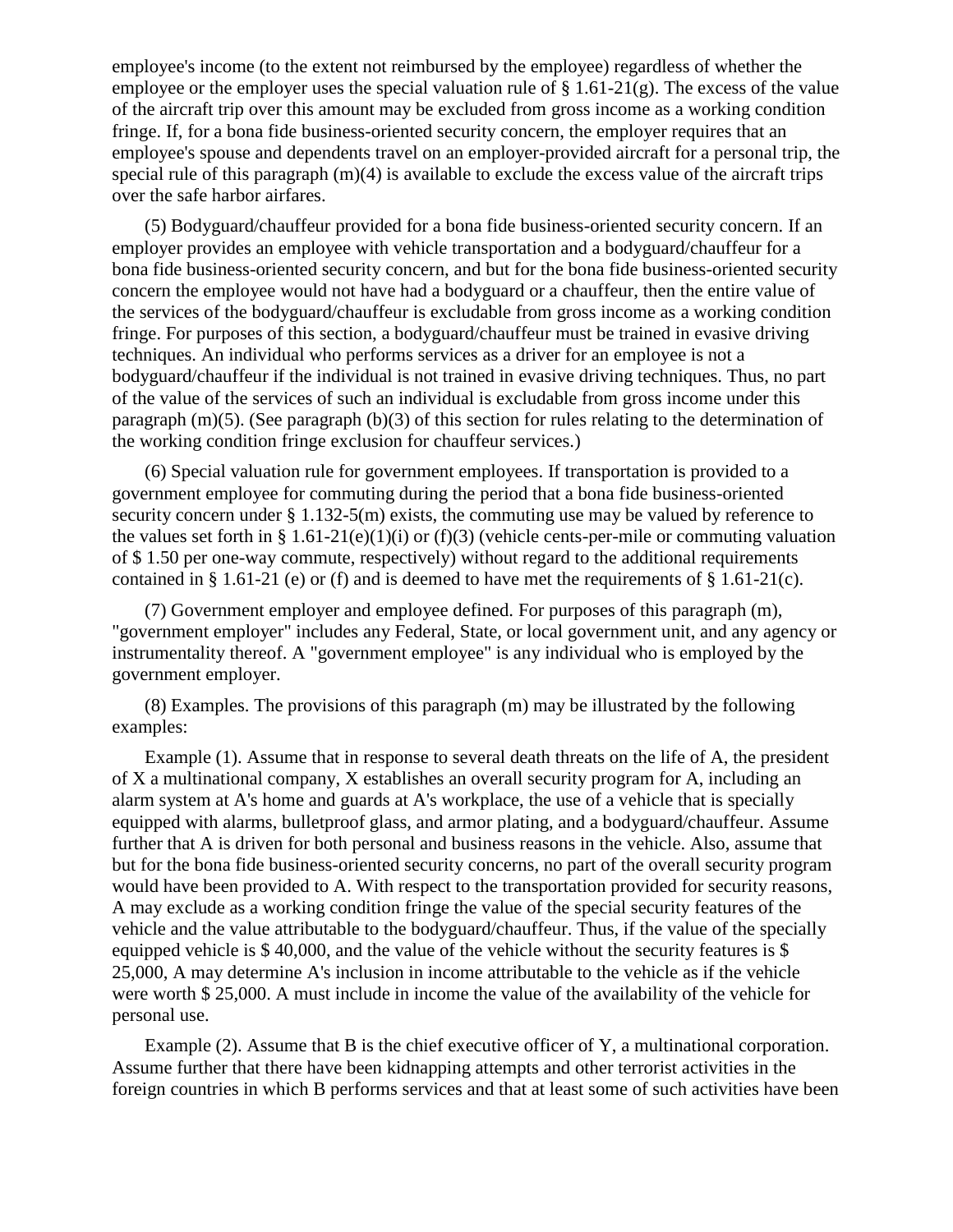directed against B or similarly situated employees. ln response to these activities, Y provides B with an overall security program, including an alarm system at B's home and bodyguards at B's workplace, a bodyguard/chauffeur, and a vehicle specially designed for security during B's overseas travels. In addition, assume that Y requires B to travel in Y's airplane for business and personal trips taken to, from, and within these foreign countries. Also, assume that but for bona fide business-oriented security concerns, no part of the overall security program would have been provided to B. B may exclude as a working condition fringe the value of the special security features of the automobile and the value attributable to the bodyguards and the bodyguard/chauffeur. B may also exclude the excess, if any, of the value of the flights over the amount A would have paid for the same mode of transportation but for the security concerns. As an alternative to the preceding sentence, B may use the working condition safe harbor described in paragraph  $(m)(4)$  of this section and exclude as a working condition fringe the excess, if any, of the value of personal flights in the Y airplane over the safe harbor airfare determined under the method described in paragraph (m)(4) of this section. If this alternative is used, B must include in income the value of the availability of the vehicle for personal use and the value of the safe harbor.

Example (3). Assume the same facts as in example (2) except that Y also requires B to travel in Y's airplane within the United States, and provides B with a chauffeur-driven limousine forbusiness and personal travel in the United States. Assume further that Y also requires B's spouse and dependents to travel in Y's airplane for personal flights in the United States. If no bona fide business-oriented security concern exists with respect to travel in the United States, B may not exclude from income any portion of the value of the availability of the chauffeur or limousine for personal use in the United States. Thus, B must include in income the value of the availability of the vehicle and chauffeur for personal use. In addition, B may not exclude any portion of the value attributable to personal flights by B or B's spouse and dependents on Y's airplane. Thus, B must include in income the value attributable to the personal use of Y's airplane. See § 1.61-21 for rules relating to the valuation of an employer-provided vehicle and chauffeur, and personal flights on employer-provided airplanes.

Example (4). Assume that company Z retains an independent security consultant to perform a security study with respect to its chief executive officer. Assume further that, based on an objective assessment of the facts and circumstances, the security consultant reasonably recommends that 24-hour protection is not necessary but that the employee be provided security at his workplace and for ground transportation, but not for air transportation. If company Z follows the recommendations on a consistent basis, an overall security program will be deemed to exist with respect to the workplace and ground transportation security only.

Example (5). Assume the same facts as in example (4) except that company Z only provides the employee security while commuting to and from work, but not for any other ground transportation. Because the recommendations of the independent security study are not applied on a consistent basis, an overall security program will not be deemed to exist. Thus, the value of commuting to and from work is not excludable from income. However, the value of a bodyguard with professional security training who does not provide chauffeur or other personal services to the employee or any member of the employee's family may be excludable as a working condition fringe if such expense would be otherwise allowable as a deduction by the employee under section 162 or 167 [26 USCS §§ 162 or 167].

Example (6). J is a United States District Judge. At the beginning of a 3-month criminal trial in J's court, a member of J's family receives death threats. M, the division (within government agency W) responsible for evaluating threats and providing protective services to the Federal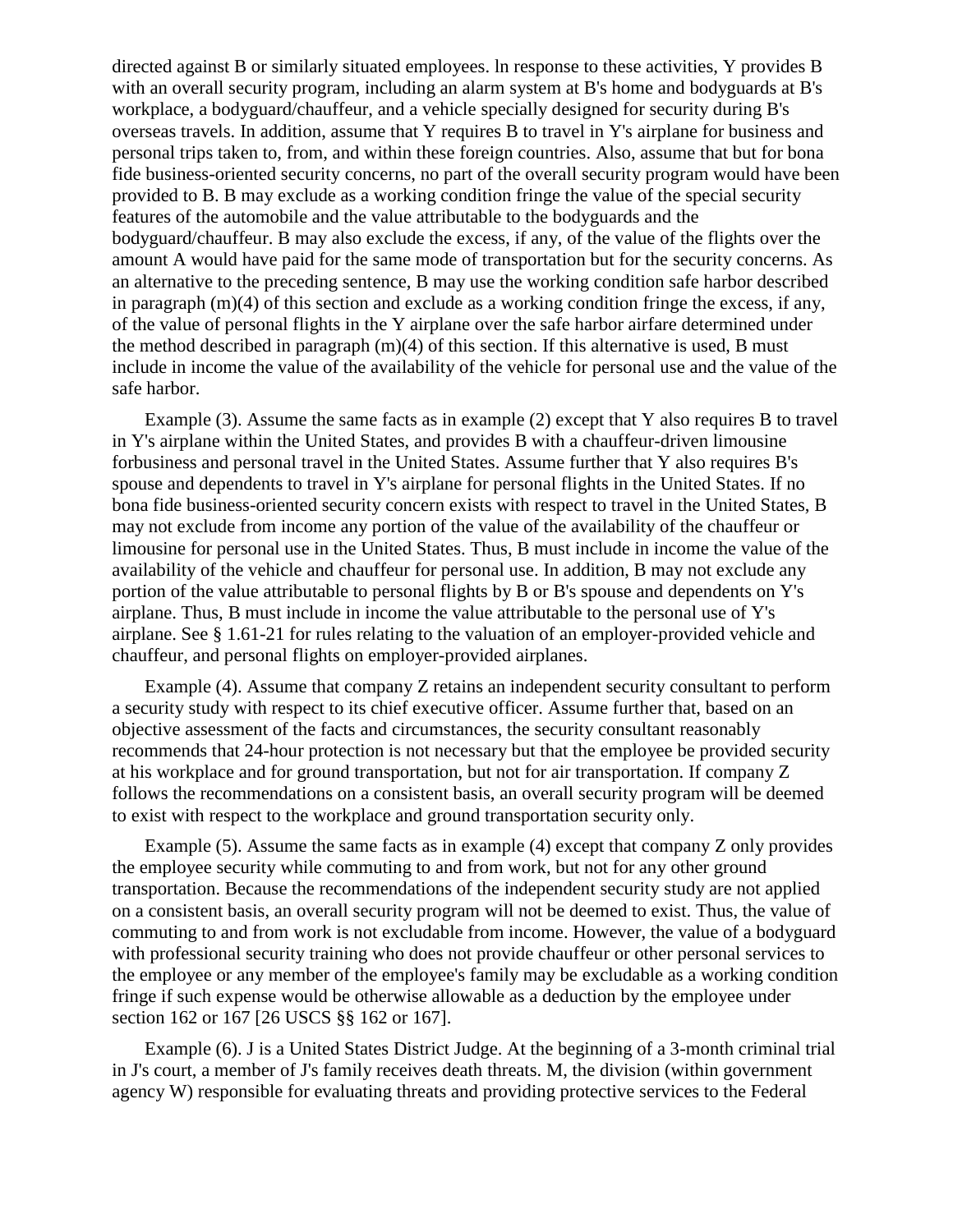judiciary, directs its threat analysis unit to conduct a security study with respect to J and J's family. The study is conducted pursuant to internal written procedures that require an independent and objective assessment of any threats to members of the Federal judiciary and their families, a statement of the requisite security response, if any, to a particular threat (including the form of transportation to be furnished to the employee as part of the security program), and a description of the circumstances under which local transportation for the employee and the employee's spouse and dependents may be necessary for personal reasons during the time protective services are provided. M's study concludes that a bona fide businessoriented security concern exists with respect to J and J's family and determines that 24-hour protection of J and J's family is not necessary, but that protection is necessary during the course of the criminal trial whenever J or J's family is away from home. Consistent with that recommendation, J is transported every day in a government vehicle for both personal and business reasons and is accompanied by two bodyguard/chauffeurs who have been trained in evasive driving techniques. In addition, J's spouse is driven to and from work and J's children are driven to and from school and occasional school activities. Shortly after the trial is concluded, M's threat analysis unit determines that J and J's family no longer need special protection because the danger posed by the threat no longer exists and, accordingly, vehicle transportation is no longer provided. Because the security study conducted by M complies with the conditions of §  $1.132-5(m)(2)(v)$ , M has satisfied the requirement for an independent security study and an overall security program with respect to J is deemed to exist. Thus, with respect to the transportation provided for security concerns, J may exclude as a working condition fringe the value of any special security features of the government vehicle and the value attributable to the two bodyguard/chauffeurs. See Example (1) of this paragraph (m)(8). The value of vehicle transportation provided to J and J's family for personal reasons, other than commuting, may also be excluded during the period of protection, because its provision was consistent with the recommendation of the security study.

Example (7). Assume the same facts as in Example (6) and that J's one-way commute between home and work is 10 miles. Under paragraph (m)(6) of this section, the Federal Government may value transportation provided to J for commuting purposes pursuant to the value set forth in either the vehicle cents-per-mile rule of  $\S 1.61-21(e)$  or the commuting valuation rule of § 1.61-21(f). Because the commuting valuation rule yields the least amount of taxable income to J under the circumstances, W values the transportation provided to J for commuting at \$ 1.50 per one-way commute, even though J is a control employee within the meaning of  $\S$  1.61-21(f)(6).

(n) Product testing -- (1) In general. The fair market value of the use of consumer goods, which are manufactured for sale to nonemployees, for product testing and evaluation by an employee of the manufacturer outside the employer's workplace, is excludible from gross income as a working condition fringe if --

(i) Consumer testing and evaluation of the product is an ordinary and necessary business expense of the employer;

(ii) Business reasons necessitate that the testing and evaluation of the product be performed off the employer's business premises by employees (i.e., the testing and evaluation cannot be carried out adequately in the employer's office or in laboratory testing facilities);

(iii) The product is furnished to the employee for purposes of testing and evaluation;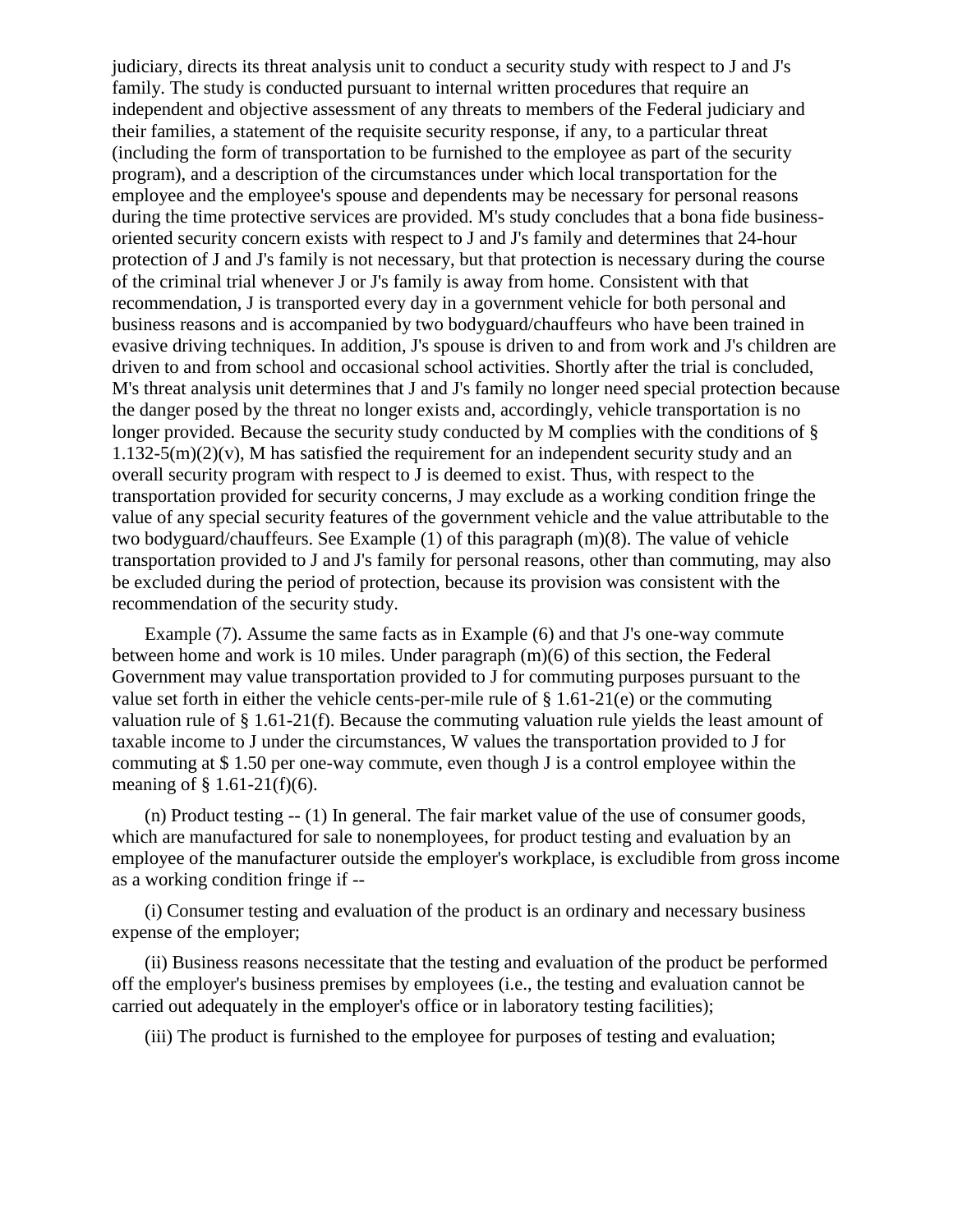(iv) The product is made available to the employee for no longer than necessary to test and evaluate its performance and (to the extent not exhausted) must be returned to the employer at completion of the testing and evaluation period;

(v) The employer imposes limits on the employee's use of the product that significantly reduce the value of any personal benefit to the employee; and

(vi) The employee must submit detailed reports to the employer on the testing and evaluation. The length of the testing and evaluation period must be reasonable in relation to the product being tested.

(2) Employer-imposed limits. The requirement of paragraph  $(n)(1)(v)$  of this section is satisfied if --

(i) The employer places limitson the employee's ability to select among different models or varieties of the consumer product that is furnished for testing and evaluation purposes; and

(ii) The employer generally prohibits use of the product by persons other than the employee and, in appropriate cases, requires the employee, to purchase or lease at the employee's own expense the same type of product as that being tested (so that personal use by the employee's family will be limited). In addition, any charge by the employer for the personal use by an employee of a product being tested shall be taken into account in determining whether the requirement of paragraph  $(n)(1)(v)$  of this section is satisfied.

(3) Discriminating classifications. If an employer furnishes products under a testing and evaluation program only, or presumably, to certain classes of employees (such as highly compensated employees, as defined in § 1.132-8(g)), this fact may be relevant when determining whether the products are furnished for testing and evaluation purposes or for compensation purposes, unless the employer can show a business reason for the classification of employees to whom the products are furnished (e.g., that automobiles are furnished for testing and evaluation by an automobile manufacturer to its design engineers and supervisory mechanics).

(4) Factors that negate the existence of a product testing program. If an employer fails to tabulate and examine the results of the detailed reports submitted by employees within a reasonable period of time after expiration of the testing period, the program will not be considered a product testing program for purposes of the exclusion of this paragraph (n). Existence of one or more of the following factors may also establish that the program is not a bona fide product testing program for purposes of the exclusion of this paragraph (n):

(i) The program is in essence a leasing program under which employees lease the consumer goods from the employer for a fee;

(ii) The nature of the product and other considerations are insufficient to justify the testing program; or

(iii) The expense of the program outweighs the benefits to be gained from testing and evaluation.

(5) Failure to meet the requirements of this paragraph (n). The fair market value of the use of property for product testing and evaluation by an employee outside the employee's workplace, under a product testing program that does not meet all of the requirements of this paragraph (n), is not excludable from gross income as a working condition fringe under this paragraph (n).

(6) Example. The rules of this paragraph (n) may be illustrated by the following example: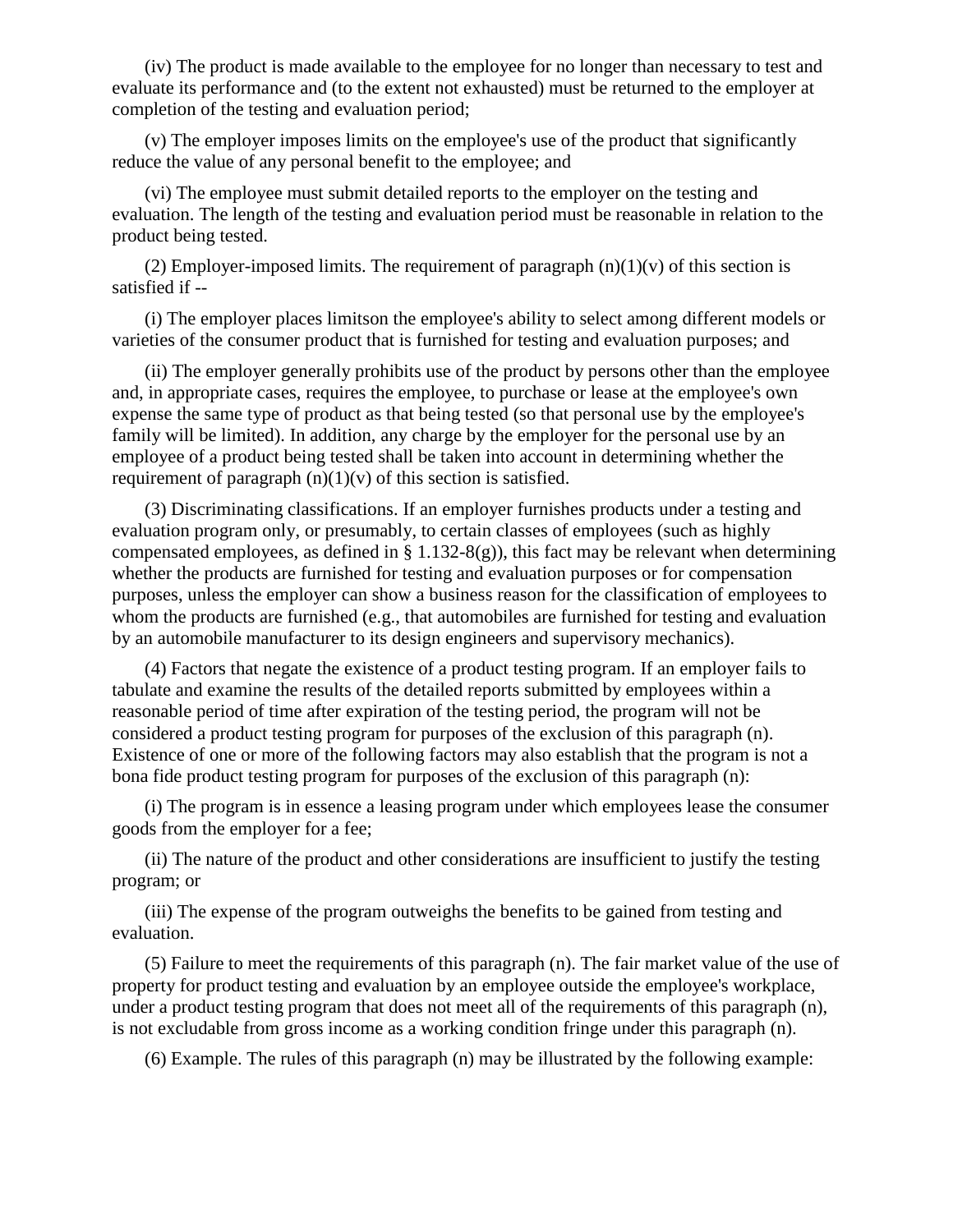Example. Assume that an employer that manufactures automobiles establishes a product testing program under which 50 of its 5,000 employees test and evaluate the automobiles for 30 days. Assume further that the 50 employees represent a fair cross-section of all of the employees of the employer, such employees submit detailed reports to the employer on the testing and evaluation, the employer tabulates and examines the test results within a reasonable time, and the use of the automobiles is restricted to the employees. If the employer imposes the limits described in paragraph (n)(2) of this section, the employees may exclude the value of the use of the automobile during the testing and evaluation period.

(o) Qualified automobile demonstration use -- (1) In general. The value of qualified automobile demonstration use is excludable from gross income as a working condition fringe. "Qualified automobile demonstration use" is any use of a demonstration automobile by a fulltime automobile salesman in the sales area in which the automobile dealer's sales office is located if --

(i) Such use is provided primarily to facilitate the salesman's performance of services for the employer; and

(ii) There are substantial restrictions on the personal use of the automobile by the salesman.

(2) Full-time automobile salesman -- (i) Defined. The term "full-time automobile salesman" means any individual who --

(A) Is employed by an automobile dealer;

(B) Customarily spends at least half of a normal business day performing the functions of a floor salesperson or sales manager;

(C) Directly engages in substantial promotion and negotiation of sales to customers;

(D) Customarily works a number of hours considered full-time in the industry (but at a rate not less than 1,000 hours per year); and

(E) Derives at least 25 percent of his or her gross income from the automobi1e dealership directly as a result of the activities described in paragraphs  $(o)(2)(i)$  (B) and (C) of this section.

For purposes of paragraph  $(o)(2)(i)$  (E) of this section, income is not considered to be derived directly as a result of activities described in paragraphs  $(o)(2)(i)$  (B) and (C) of this section to the extent that the income is attributable to an individual's ownership interest in the dealership. An individual will not be considered to engage in direct sales activities if the individual's sales-related activities are substantially limited to review of sales price offers from customers. An individual, such as the general manager of an automobi1e dealership, who receives a sales commission on the sale of an automobile is not a full-time automobile salesman unless the requirements of this paragraph  $(o)(2)(i)$  are met. The exclusion provided in this paragraph (o) is available to an individual who meets the definition of this paragraph  $(o)(2)(i)$ whether the individual performs services in addition to those described in this paragraph  $(o)(2)(i)$ . For example, an individual who is an owner of the automobile dealership but who otherwise meets the requirements of this paragraph  $(o)(2)(i)$  may exclude from gross income the value of qualified automobile demonstration use. However, the exclusion of this paragraph (o) is not available to owners of large automobile dealerships who do not customarily engage in significant sales activities.

(ii) Use by an individual other than a full-time automobile salesman. Personal use of a demonstration automobile by an individual other than a full-time automobile salesman is not treated as a working condition fringe. Therefore, any personal use, including commuting use, of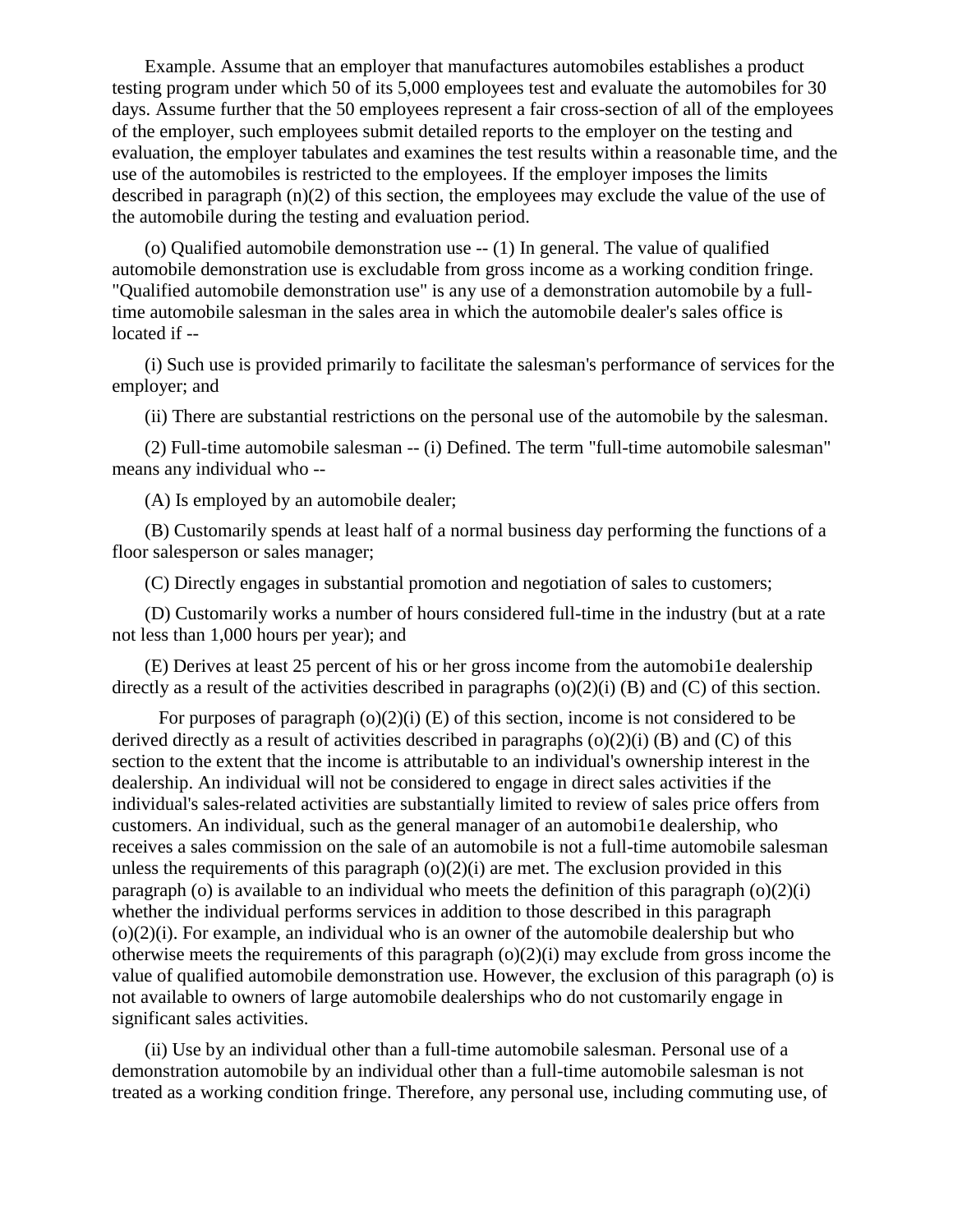a demonstration automobile by a part-time salesman, automobile mechanic, or other individual who is not a full-time automobile salesman is not "qualified automobile demonstration use" and thus not excludable from gross income. This is the case whether or not the personal use is within the sales area (as defined in paragraph (o)(5) of this section).

(3) Demonstration automobile. The exclusion provided in this paragraph (o) applies only to qualified use of a demonstration automobile. A demonstration automobile is an automobile that  $is -$ 

(i) Currently in the inventory of the automobile dealership; and

(ii) Available for test drives by customers during the normal business hours of the employee.

(4) Substantial restrictions on personal use. Substantial restrictions on the personal use of a demonstration automobile exist when all of the following conditions are satisfied:

(i) Use by individuals other than the full-time automobile salesmen (e.g., the salesman's family) is prohibited;

(ii) Use for personal vacation trips is prohibited;

(iii) The storage of personal possessions in the automobile is prohibited; and

(iv) The total use by mileage of the automobile by the salesman outside the salesman's normal working hours is limited.

(5) Sales area -- (i) In general. Qualified automobile demonstration use consists of use in the sales area in which the automobile dealer's sales office is located. The sales area is the geographic area surrounding the automobile dealer's sales office from which the office regularly derives customers.

(ii) Sales area safe harbor. With respect to a particular full-time salesman, the automobile dealer's sales area may be treated as the area within a radius of the larger of --

(A) 75 miles or

(B) The one-way commuting distance (in miles) of the particular salesman from the dealer's sales office.

(6) Applicability of substantiation requirements of sections 162 and 274(d) [26 USCS §§ 162 and 274(d)]. Notwithstanding anything in this section to the contrary, the value of the use of a demonstration automobile may not be excluded from gross income as a working condition fringe, by either the employer or the employee, unless, with respect to the restrictions of paragraph (o)(4) of this section, the substantiation requirements of section 274(d) [26 USCS  $\S$ 274(d)] and the regulations thereunder are satisfied. See § 1.132-5(c) for general and safe harbor rules relating to the applicability of the substantiation requirements of section 274(d) [26 USCS §  $274(d)$ ].

(7) Special valuation rules. See § 1.61-21(d)(6)(ii) for special rules that may be used to value the availability of demonstration automobiles.

(p) Parking -- (1) In general. The value of parking provided to an employee on or near the business premises of the employer is excludable from gross income as a working condition fringe under the special rule of this paragraph (p). If the rules of this paragraph (p) are satisfied, the value of parking is excludable from gross income whether the amount paid by the employee for parking would be deductible under section 162 [26 USCS § 162]. The working condition fringe exclusion applies whether the employer owns or rents the parking facility or parking space.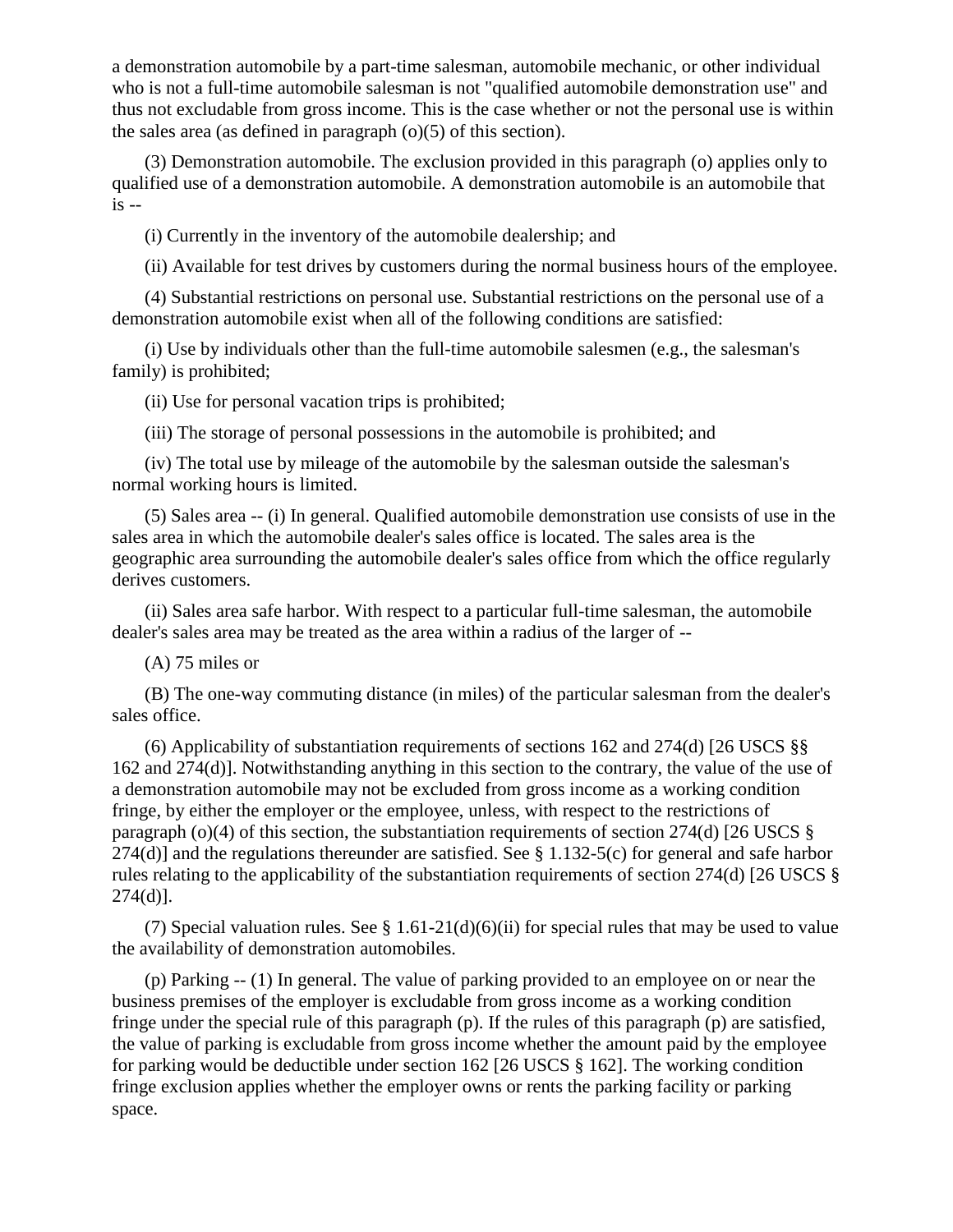(2) Reimbursement of parking expenses. A reimbursement to the employee of the ordinary and necessary expenses of renting a parking space on or near the business premises of the employer is excludable from gross income as a working condition fringe, if, but for the parking expense, the employee would not have been entitled to receive and retain such amount from the employer. If, however an employee is entitled to retain a general transportation allowance or a similar benefit whether or not the employee has parking expenses, no portion of that allowance is excludable from gross income under this paragraph (p) even if it is used for parking expenses.

(3) Parking on residential property. With respect to an employee, this paragraph (p) does not apply to any parking facility or space located on property owned or leased by the employee for residential purposes.

(4) Dates of applicability. This paragraph (p) applies to benefits provided before January 1, 1993. For benefits provided after December 31, 1992, see § 1.132-9.

(q) Nonapplicability of nondiscrimination rules. Except to the extent provided in paragraph  $(n)(3)$  of this section (relating to discriminating classifications of a product testing program), the nondiscrimination rules of section 132 (h)(1) [26 USCS  $\S$  132(h)(1)] and  $\S$  1.132-8 do not apply in determining the amount, if any, of a working condition fringe.

(r) Volunteers -- (1) In general. Solely for purposes of section  $132(d)$  [26 USCS § 132(d)] and paragraph (a)(1) of this section, a bona fide volunteer (including a director or officer) who performs services for an organization exempt from tax under section 501(a) [26 USCS § 501(a)], or for a government employer (as defined in paragraph (m)(7) of this section), is deemed to have a profit motive under section 162 [26 USCS § 162].

(2) Limit on application of this paragraph. This paragraph (r) shall not be used to support treatment of the bona fide volunteer as having a profit motive for purposes of any provision of the Internal Revenue Code of 1986 (Code) other than section 132(d) [26 USCS § 132(d)]. Nothing in this paragraph (r) shall be interpreted as determining the employment status of a bona fide volunteer for purposes of any section of the Code other than section 132(d) [26 USCS § 132(d)].

(3) Definitions -- (i) Bona fide volunteer. For purposes of this paragraph (r), an individual is considered a "bona fide volunteer" if the individual does not have a profit motive for purposes of section 162 [26 USCS § 162]. For example, an individual is considered a "bona fide volunteer" if the total value of the benefits provided with respect to the volunteer services is substantially less than the total value of the volunteer services the individual provides to an exempt organization or government employer.

(ii) Liability insurance coverage for a bona fide volunteer. For purposes of this paragraph (r), the receipt of liability insurance coverage by a volunteer, or an exempt organization or government employer's undertaking to indemnify the volunteer for liability, does not by itself confer a profit motive on the volunteer, provided the insurance coverage or indemnification relates to acts performed by the volunteer in the discharge of duties, or the performance of services, on behalf of the exempt organization or government employer.

(4) Example. The following example illustrates the provisions of paragraph (r) of this section.

Example. A is a manager and full-time employee of P, a tax-exempt organization described in section 501(c)(3) [26 USCS  $\S$  501(c)(3)]. B is a member of P's board of directors. Other than  $\S$ 25 to defray expenses for attending board meetings, B receives no compensation for serving as a director and does not have a profit motive. Therefore, B is a bona fide volunteer by application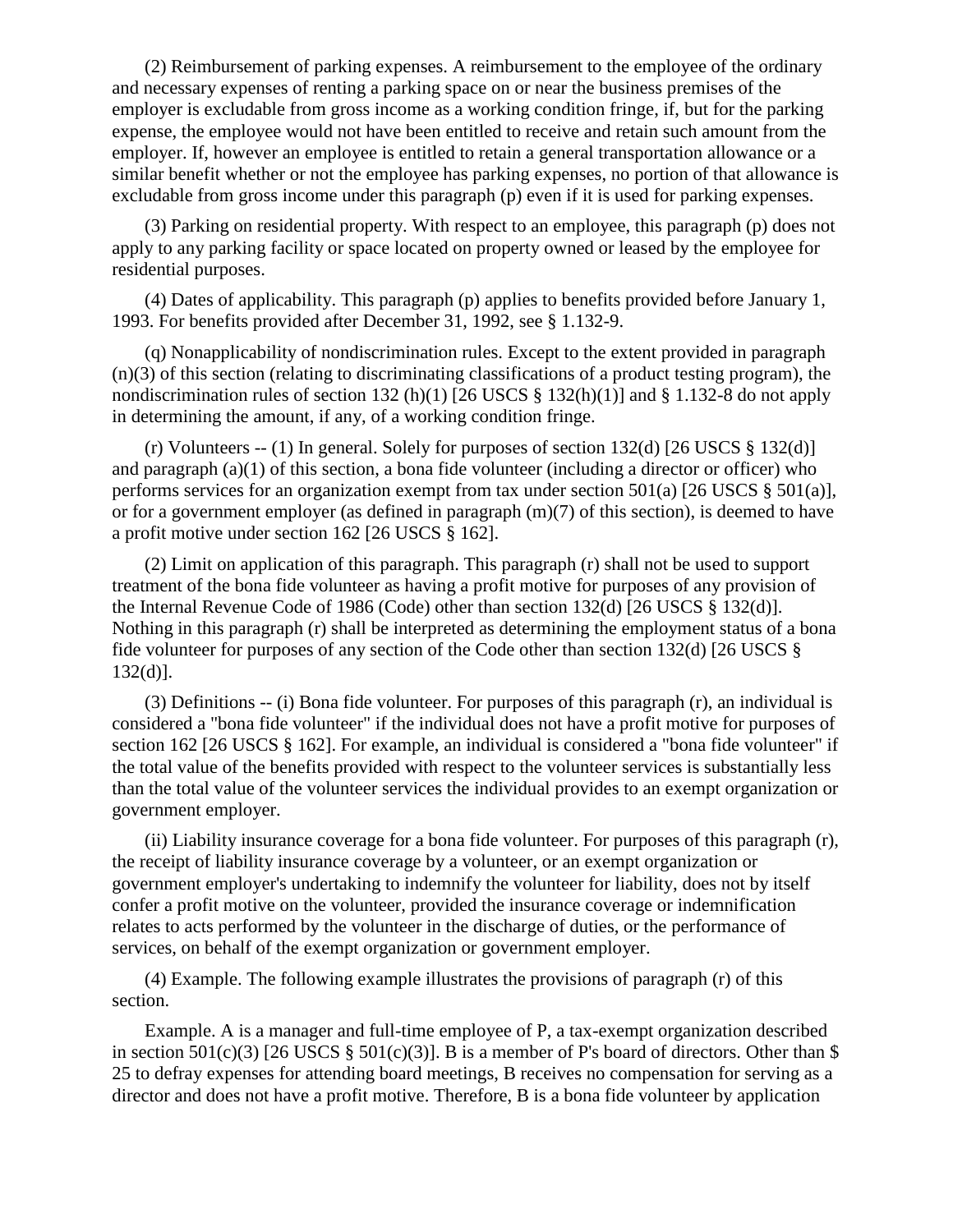of paragraph  $(r)(3)(i)$  of this section and is deemed to have a profit motive under paragraph  $(r)(1)$ of this section for purposes of section 132(d) [26 USCS § 132(d)]. In order to provide liability insurance coverage, P purchases a policy that covers actions arising from A's and B's activities performed as part of their duties to P. The value of the policy and payments made to or on behalf of A under the policy are excludable for A's gross income as a working condition fringe, because A has a profit motive under section 162 [26 USCS § 162] and would be able to deduct payments for liability insurance coverage had he paid for it himself. The receipt of liability insurance coverage by B does not confer a profit motive on B by application of paragraph  $(r)(3)(ii)$  of this section. Thus, the value of the policy and payments made to or on behalf of B under the policy are excludable from B's incomeas a working condition fringe. For the year in which the liability insurance coverage is provided to A and B, P may exclude the value of the benefit on the Form W-2 it issues to A or on any Form 1099 it might otherwise issue to B .

(s) Application of section  $274(a)(3)$  [26 USCS  $\S 274(a)(3)$ ] -- (1) In general. If an employer's deduction under section 162(a) [26 USCS § 162(a)] for dues paid or incurred for membership in any club organized for business, pleasure, recreation, or other social purpose is disallowed by section  $274(a)(3)$  [26 USCS §  $274(a)(3)$ ], the amount, if any, of an employee's working condition fringe benefit relating to an employer-provided membership in the club is determined without regard to the application of section 274(a) [26 USCS § 274(a)] to the employee. To be excludible as a working condition fringe benefit, however, the amount must otherwise qualify for deduction by the employee under section 162(a) [26 USCS  $\S$  162(a)]. If an employer treats the amount paid or incurred for membership in any club organized for business, pleasure, recreation, or other social purpose as compensation under section  $274(e)(2)$  [26 USCS § 274(e)(2)], then the expense is deductible by the employer as compensation and no amount may be excluded from the employee's gross income as a working condition fringe benefit. See  $\S 1.274-2(f)(2)(iii)(A)$ .

(2) Treatment of tax-exempt employers. In the case of an employer exempt from taxation under subtitle A of the Internal Revenue Code, any reference in this paragraph (s) to a deduction disallowed by section  $274(a)(3)$  [26 USCS §  $274(a)(3)$ ] shall be treated as a reference to the amount which would be disallowed as a deduction by section  $274(a)(3)$  [26 USCS § 274(a)(3)] to the employer if the employer were not exempt from taxation under subtitle A of the Internal Revenue Code.

(3) Examples. The following examples illustrate this paragraph (s):

Example 1. Assume that Company X provides Employee B with a country club membership for which it paid \$ 20,000. B substantiates, within the meaning of paragraph (c) of this section, that the club was used 40 percent for business purposes. The business use of the club (40 percent) may be considered a working condition fringe benefit, notwithstanding that the employer's deduction for the dues allocable to the business use is disallowed by section 274(a)(3) [26 USCS  $\S 274(a)(3)$ ], if X does not treat the club membership as compensation under section  $274(e)(2)$  [26 USCS § 274(e)(2)]. Thus, B may exclude from gross income \$ 8,000 (40 percent of the club dues, which reflects B 's business use). X must report \$ 12,000 as wages subject to withholding and payment of employment taxes (60 percent of the value of the club dues, which reflects B 's personal use). B must include \$ 12,000 in gross income. X may deduct as compensation the amount it paid for the club dues which reflects B 's personal use provided the amount satisfies the other requirements for a salary or compensation deduction under section 162 [26 USCS § 162].

Example 2. Assume the same facts as Example 1 except that Company X treats the \$ 20,000 as compensation to B under section  $274(e)(2)$  [26 USCS § 274(e)(2)]. No portion of the \$ 20,000